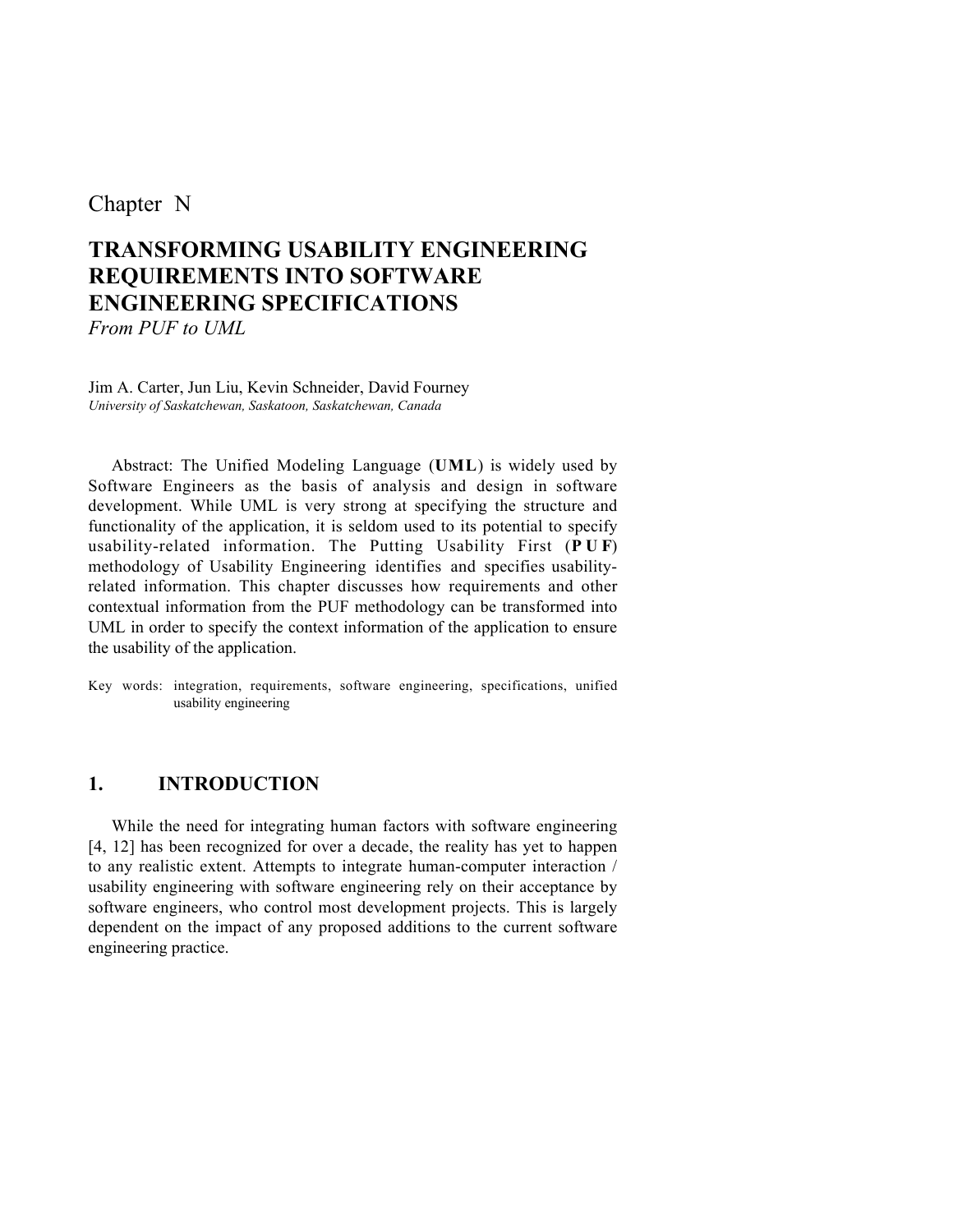This has not taken place in the process realm, where the 32 software engineering processes defined in ISO TR 15504 [18] failed to include any human-computer interaction processes. To meet this omission, software ergonomists developed ISO TR 18529 [15] which defined 43 additional human-system life cycle processes. Considering that ISO TR 15504 expects each of these processes to be evaluated in terms of 26 generic practices, this could result in 1,950 sub-processes.

The goal of integration is to improve the resulting system. Rather than focus on processes, our approach involves integrating the documentation used to develop this resulting system.

Our starting point is a set of usability engineering requirements developed by the Putting Usability First (PUF) methodology [3]. PUF is a user-centered approach to systems development. It identifies and structures a use model based on an interrelated set of task, user, content, tool and scenario descriptions. These descriptions provide a context of use description, as recommended by ISO 13407 Human Centered Design Processes for Interactive Systems [16] that can easily be used to integrate usability concerns within other software development activities.

Our target is a set of software engineering specifications expressed by the Unified Modeling Language (UML) [1], which are currently pervasive throughout major software developments. By assisting in developing UML specifications, it is anticipated that PUF can gain greater acceptance from software engineers than previous usability engineering methodologies. Applying the PUF methodology in UML can ensure the application is developed in a context rich information environment that minimizes the occurrence of usability problems.

The transformations of usability requirements to software engineering specifications, which we identify in this paper, allow usability engineers and software engineers to perform their own processes in their own manners while being able to better integrate their efforts.

## 2. THE PUTTING USABILITY FIRST (PUF) METHODOLOGY

Putting Usability First (PUF) is a usability engineering methodology that has evolved from previous work on Multi-Oriented Task Analysis (MOST)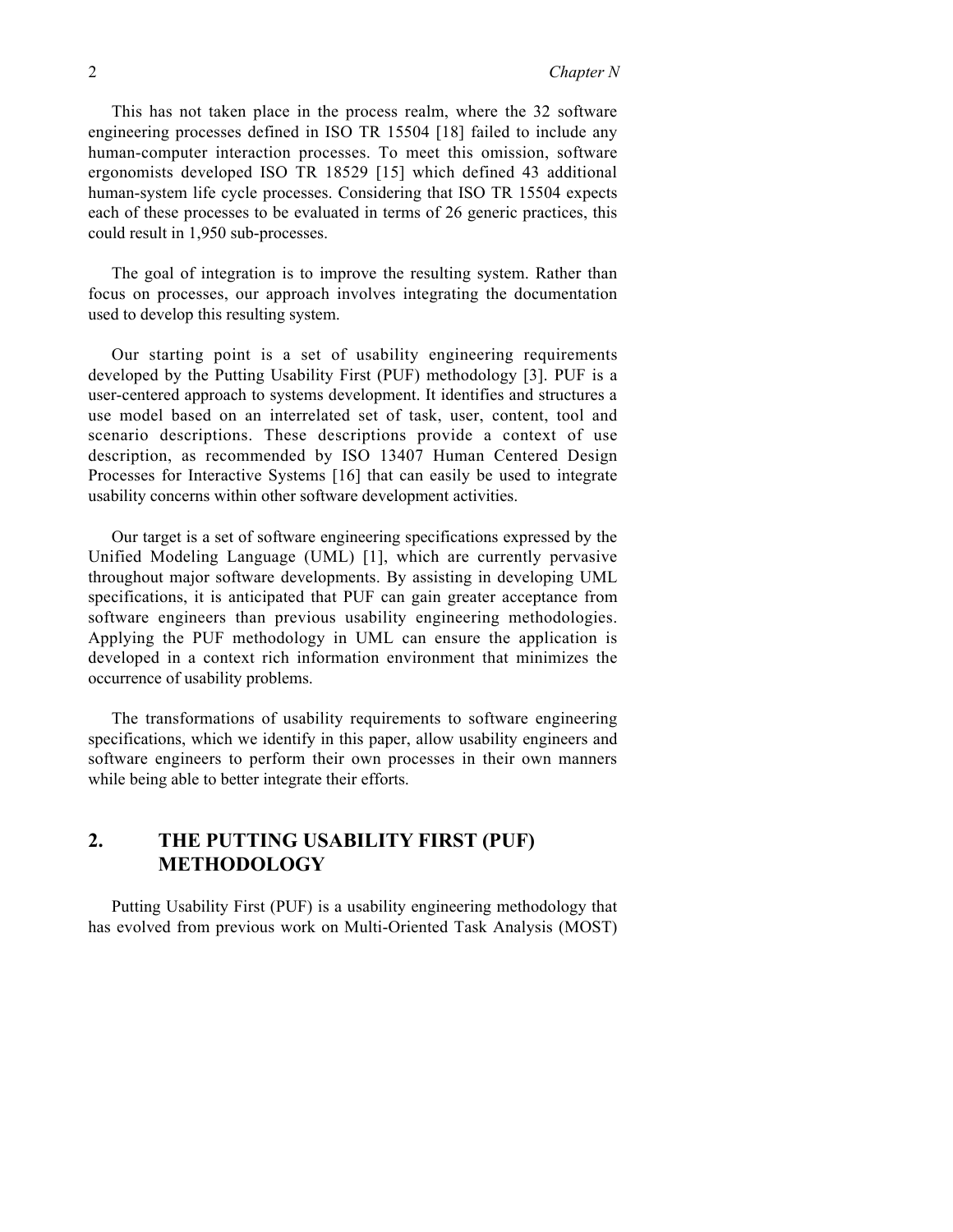3

[4, 5]. It has been applied to a variety of application areas including: e-Commerce [2] and educational multimedia [6].

The concept behind PUF is that for a usability engineering methodology to succeed, it must be usable by developers as well as result in a usable system for end users. ISO 9241-11 Guidance on Usability [17] defines usability as "the extent to which a product can be used by specified users to achieve specified goals with effectiveness, efficiency and satisfaction in a specified context of use". PUF involves a thorough consideration of usability issues in each activity of the development life cycle. Being thorough does not require following a single formalized highly prescriptive approach to usability. Rather, it recognizes all development decisions should be based on usability evaluations. These usability evaluations provide qualitative and quantitative information that can guide the development process.

Effectiveness is defined as, "the accuracy and completeness with which users achieve specified goals" [17]. PUF structures requirements to assist developers in accurately and completely identifying specific user groups, tasks, content types, tools and scenarios that provide the context of use for the new system being developed.

Efficiency is defined as, "the resources expended in relation to the accuracy and completeness with which users achieve goals" [17]. The PUF methodology recognizes the usefulness of a number of usability methods and allows developers the flexibility to choose those methods that are most efficient within a particular context of use. PUF provides the developers with guidance and flexibility in choosing between the usability methods identified in ISO 16982 Usability Methods Supporting Human Centered Design [14] that may be used to identify usability requirements, including user, task, environment, and system related characteristics and/or to evaluate a system or a model of a system to assess usability characteristics.

Satisfaction is defined as, "positive attitudes to the use of the product and freedom from discomfort in using it" [17]. PUF enhances satisfaction for developers by supporting the integration of usability engineering and software engineering activities and specifications.

PUF recognizes that for many applications it is impractical to try and develop the perfect system all at once. Development is often spread across a series of different releases. PUF supports release-based development in its inclusion of possibilities in its analysis of the environment of current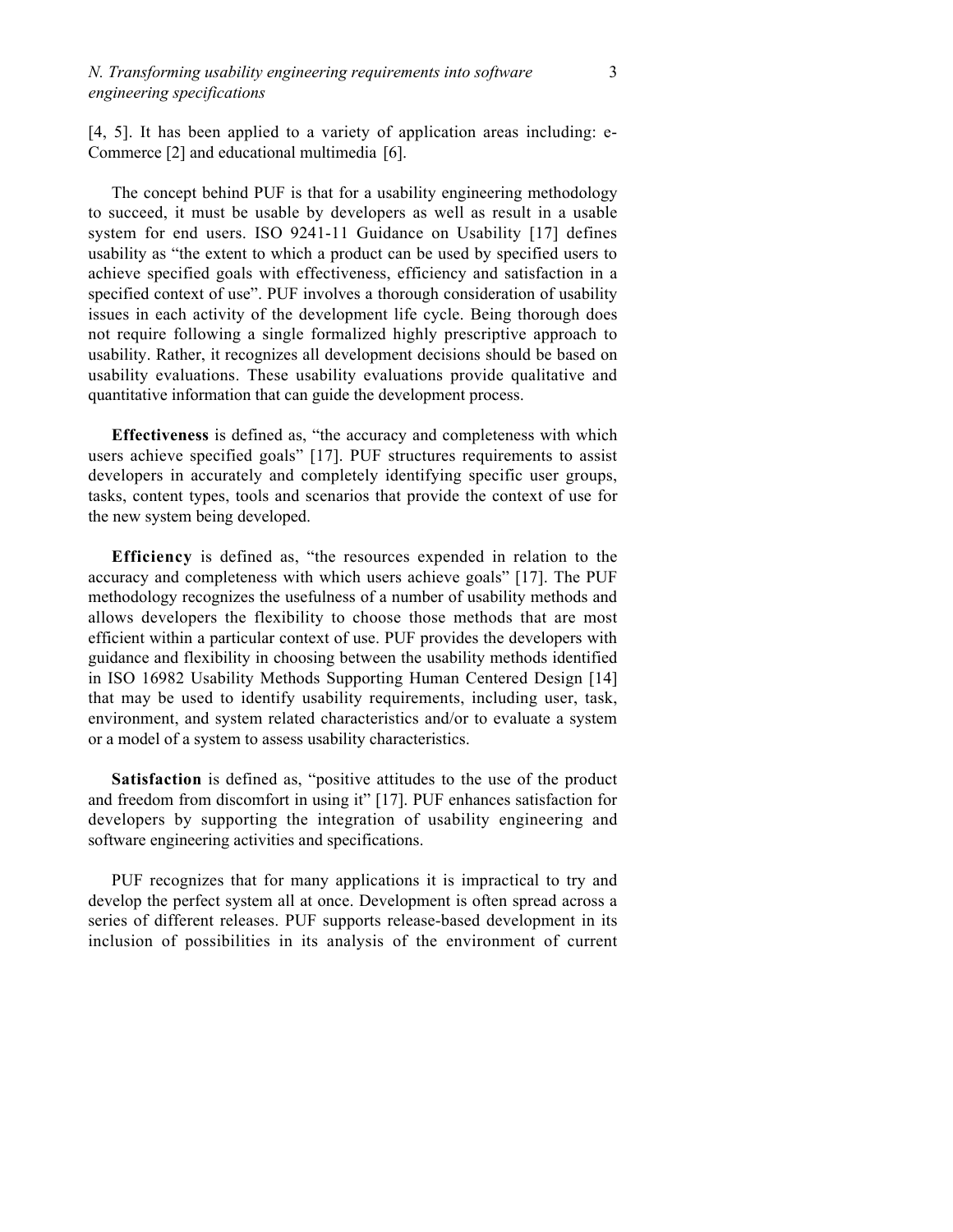development. Iteration is crucial in allowing release-based development to respond to changing needs as well as to needs previously identified. This iteration involves ongoing cycles of analysis, design, and evaluation within each of the development activities identified in PUF.

#### 2.1 Major Processes within PUF

PUF focuses on four major life cycle processes that work cooperatively towards the development of a system. These processes include: possibilities analysis, requirements analysis, design, and implementation. It is notable that testing is not considered a separate process in PUF. That is because PUF considers evaluation, which is broader than traditional testing, to be an integral part of each of these other activities. Dealing with it in this manner ensures that it is performed when it is most effective and that it is significant in determining the usability of the resulting system.

Possibilities analysis attempts to identify and briefly describe all the main scenarios, tasks, user groups, content chunks, and tools related to the intended application system for all its potential releases. Evaluation of existing possibilities plays an important role in identifying further possibilities beyond those currently existing or obvious. Possibilities analysis starts with recording narratives of existing scenarios and moves to develop records describing each possibility. Possibilities analysis involves: identifying possibilities, identifying relationships between different types of possibilities, and identifying environmental factors influencing each possibility. Possibility records describe the current and future environment for the system being developed. Possibilities analysis is far broader and more comprehensive than initial investigations typically performed by software engineering. This comprehensiveness is essential in establishing a usercentered context of use both for usability engineers and for software engineers. While it is hoped that this work leads to a PUF requirements analysis, even this initial activity can significantly improve the usability of the resulting system.

A PUF requirements analysis expands the understanding of those possibilities that have been selected as the basis for the development of the current release. It evolves their possibility records into requirement records by adding specific usability-related information and requirements. The set of additional information and requirements is based on the particular type of possibility being analyzed. Requirements analysis in PUF focuses to a greater extent on usability requirements and to a lesser extent on technical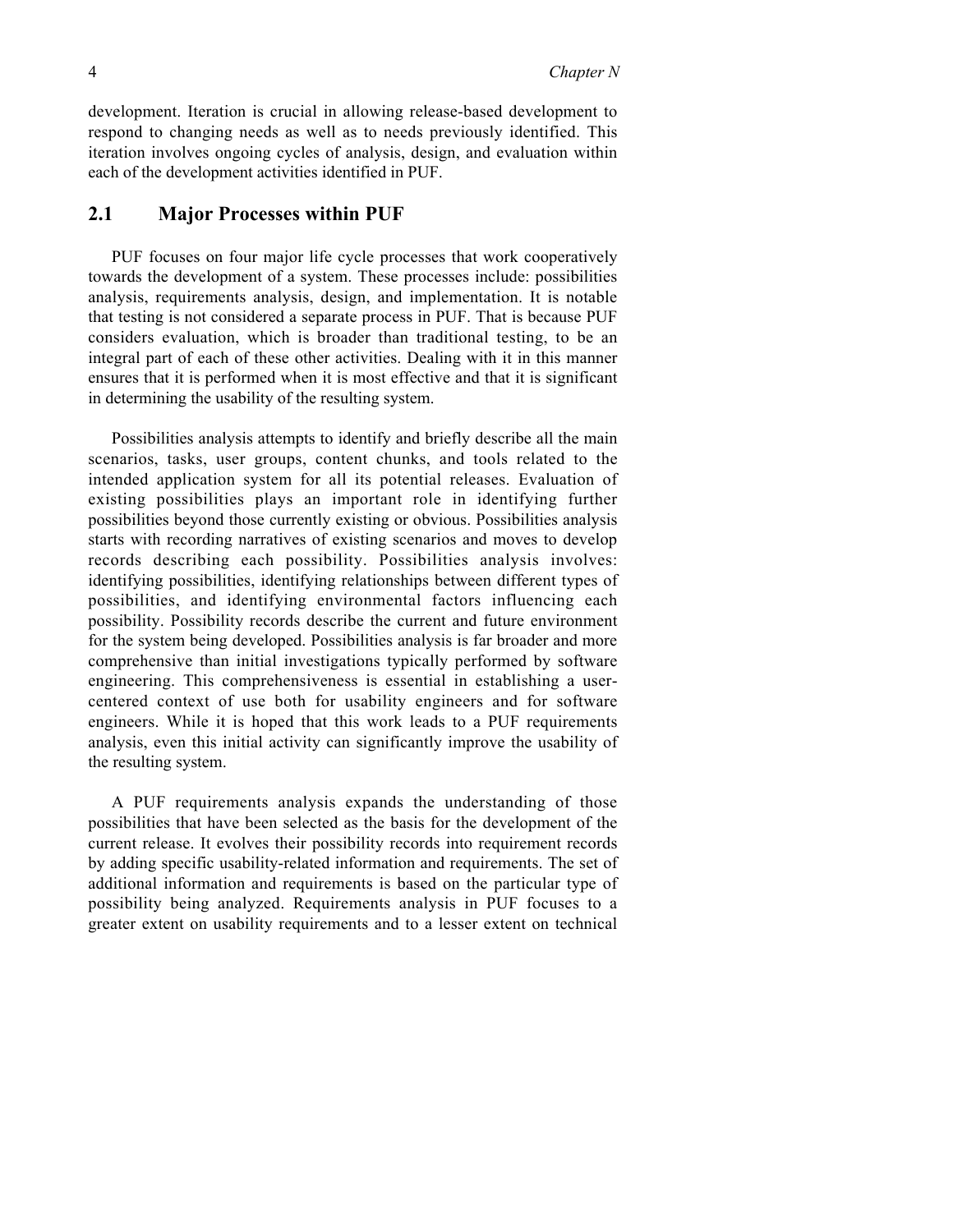requirements than requirements analysis typical in software engineering life cycles.

Because of the considerable overlap, it would be ideal for software engineers to make use of a PUF requirements analysis as a starting point for adding technical requirements. This can benefit software engineers by reducing the amount of work they need to do, especially in the area of gathering technical requirements. This, in turn, benefits usability engineers and end users by ensuring that usability requirements are part of future development decisions.

A PUF design focuses on new tools, scenarios and interactions that can be added to the current environment. Whereas the previous activities can easily be conducted by usability engineers apart from their software engineering colleagues, it is more likely that software engineers will be involved and often in charge of major design activities. PUF requirements need to be integrated with other software engineering requirements to ensure usability is properly considered in design.

Regardless of whether interface design is allocated to usability engineers or is included within the main design activity, PUF can provide assistance in identifying and evaluating usability issues related to this design. Design specifications recorded as or translated into PUF records combined with existing PUF records specify a use model [25] that can be subject to evaluation prior to being implemented. These new records also provide an up-to-date context for the development of future releases.

Implementation is usually in the hands of software engineers. To ensure that usability engineering requirements will be considered in implementation, it is essential that these requirements be included within the formal specifications being used to construct and test the resulting system.

### 2.2 Possibility Types within PUF

The PUF methodology identifies and structures requirements based on an interrelated set of five types of possibilities: tasks, users, content, tools and scenarios, as illustrated in Figure 1. The combination of these records meets all the requirements of ISO 13407 for consideration of users, goals, and the environment. The user records in PUF specify information about the users' characteristics. The task records in PUF specify information about the users'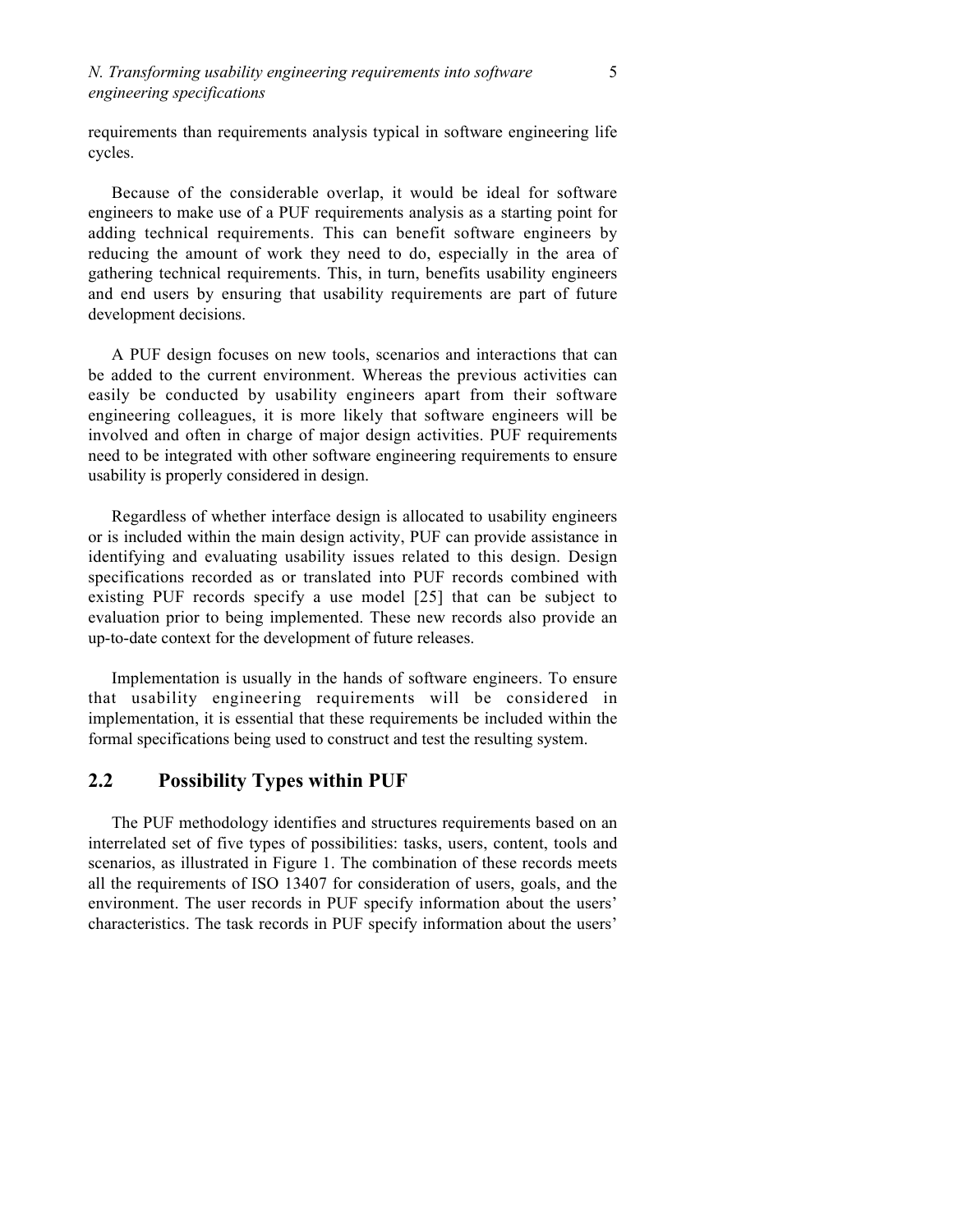goals. All the records and their linkage information and environmental information identify the context of the user.



Figure 1. The five foci of PUF specifications

Users are not all the same and thus it is important to understand the characteristics of different user groups. Severe usability problems can occur in systems designed for a "generic" user who seldom exists. Users, while of penultimate importance, are only users if they use the system and thus are closely linked with the tasks that each of groups of users performs.

Tasks are specific accomplishments of one or more individuals in a group of users. The degree of accomplishment of a task is generally more important than the method of achieving it. Thus each of the users should be allowed to select the methods which are most usable for them. Tasks are the basis for individuals becoming users. This analysis of tasks should not be limited to only those tasks that are currently considered to be part of what an application should accomplish. The analysis of tasks should be expanded to include similar tasks and other potential tasks that may not be currently performed.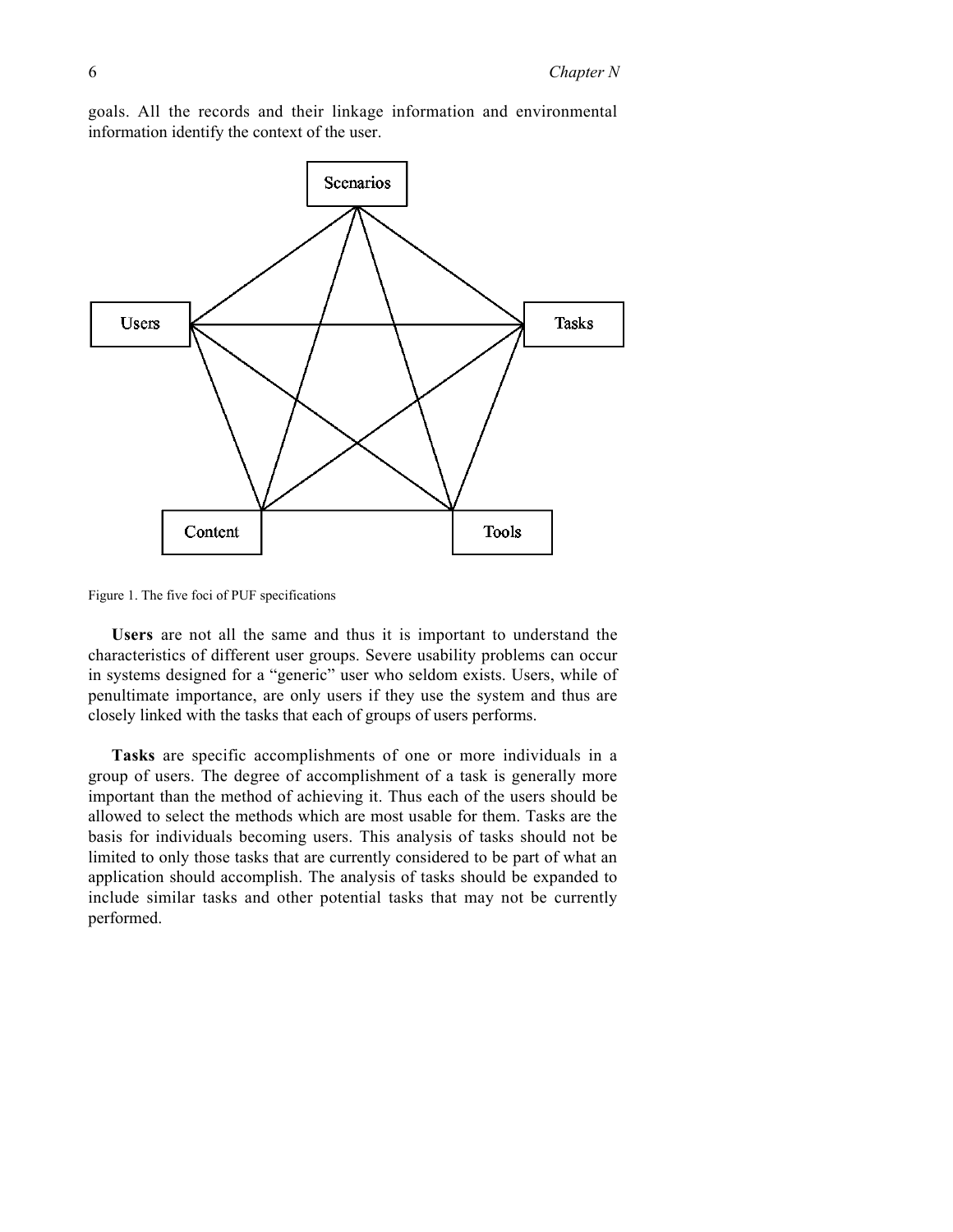#### *N. Transforming usability engineering requirements into software engineering specifications*

Content is the material processed by computer systems. Data can be presented in a variety of formats and can be processed to higher levels such as information and knowledge. Content serves the users accomplishing their desired tasks, and should be kept subservient to both users and tasks. Considerable usability problems can arise from structuring applications around their content rather than around how this content will be used. The content oriented "Field of Dreams" syndrome of "if you build it, they will come" (that is especially prevalent in the design of Web sites but also exists with many other applications) puts the ego of the developer ahead of the needs of the potential users.

Tools are any of the many things (computerized or non-computerized) that help a person accomplish some task (or set of tasks). Both developers and end users need and use tools. Developers use their tools to create or modify other tools (including software systems) for the end users. Different tools (or sets of tools) can be used to accomplish the same task. Tools exist at (and are designed for) various levels: from entire application systems down to individual controls within the system. Tools, like content, serve the tasks and users. Premature focusing on tools can lead to choosing tools that are "neat" to the developer but which are impractical due to various usability problems for the user.

Scenarios are specific instantiations of specific combinations of {users, tasks, content, and tools}. Each of the tasks, tools, users, and content can pose their own usability concerns. Further usability concerns arise in the specific interactions between them.

### 2.3 The PUF Record Structure

PUF uses a common format to record information and requirements for each possibility (scenario, user group, task, content, and tool), which is illustrated in Table 1.

The amount of information recorded about a particular possibility depends on the level of treatment that it has received in the development. As soon as a possibility is identified, the identification section of a PUF record can be filled out giving the possibility a unique name and a narrative description, and identifying the type of possibility that it is describing. A possibility analysis will add information about other related possibilities and some initial information about the environment of the possibility. A requirements analysis will add detailed specifications and requirements that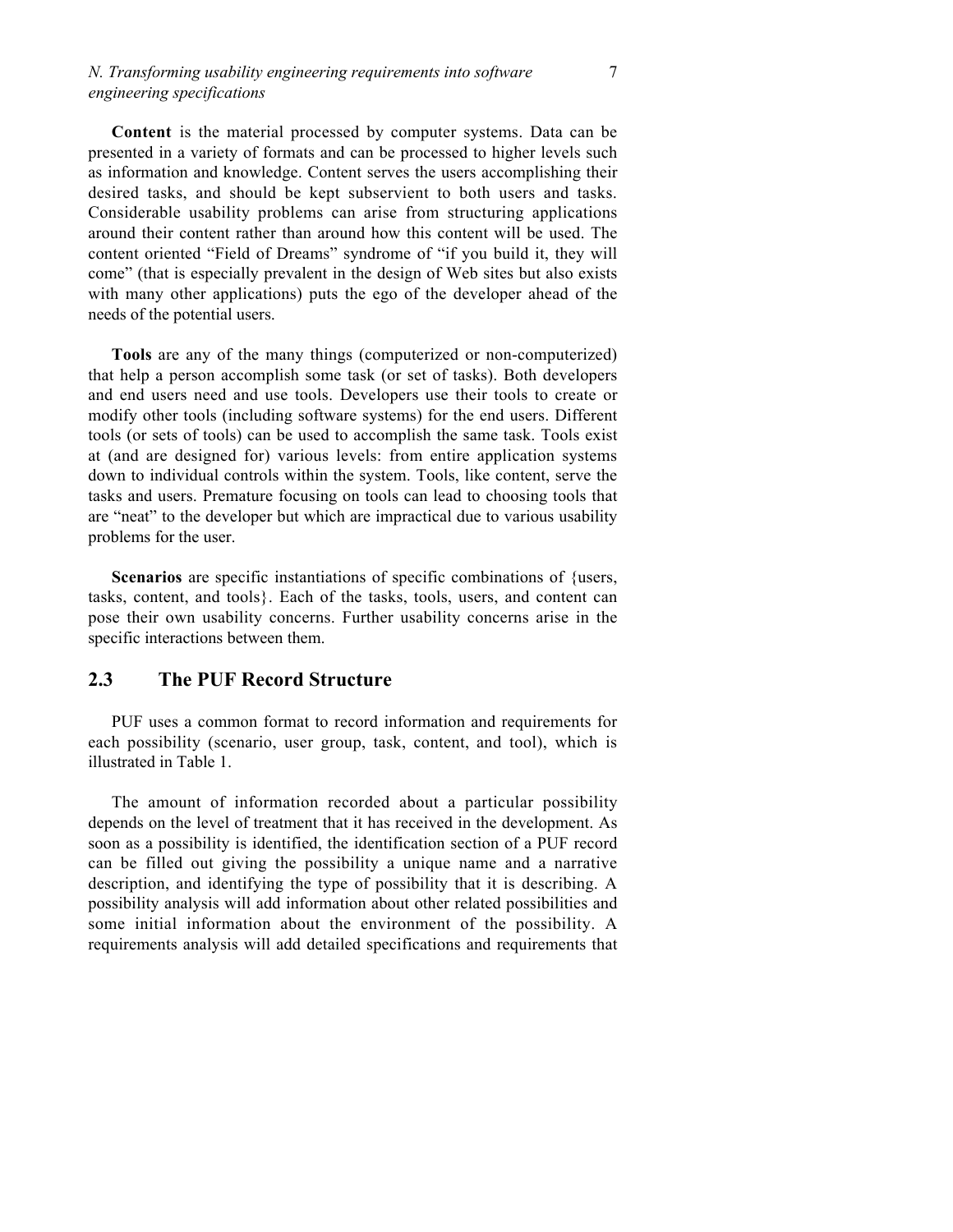| <b>Identification Information</b>                           |                                   |  |
|-------------------------------------------------------------|-----------------------------------|--|
| Name                                                        | a unique, meaningful identifier   |  |
| Type                                                        | scenario/user/task/tool/content   |  |
| Description                                                 | clarifies meaning of name         |  |
|                                                             | distinguishes this component      |  |
|                                                             | from others                       |  |
| <b>Linkage Information</b>                                  |                                   |  |
| Who                                                         | identifies related user groups    |  |
| What                                                        | identifies related tasks          |  |
| How                                                         | identifies related tools          |  |
| With which content                                          | identifies related content chunks |  |
| Scenarios                                                   | identifies related scenarios      |  |
| <b>Environmental Information</b>                            |                                   |  |
| When                                                        | identifies current and potential  |  |
|                                                             | temporal attributes               |  |
| Where                                                       | identifies current and potential  |  |
|                                                             | physical attributes               |  |
| How much                                                    | quantifies the current and        |  |
|                                                             | potential future occurrences of   |  |
|                                                             | the possibility                   |  |
| Why                                                         | identifies and evaluates the      |  |
|                                                             | justifications for possibility    |  |
| <b>Detailed Requirements</b>                                |                                   |  |
| answers to specific questions based on the possibility type |                                   |  |
| <b>Formal Specification</b>                                 |                                   |  |
| UML translation of the above information                    |                                   |  |

are based on a variety of detailed analysis questions [4]. Design adds additional records and modifies information in existing records.

Table 1. The general format of PUF possibilities records

## 3. THE UNIFIED MODELING LANGUAGE

Unified Modeling Language (UML) is a meta-language for specifying, visualizing, and constructing the artifacts of a software-intensive system. UML provides a standard way to develop a system's blueprints, covering conceptual things, such as business processes and system functions, as well as concrete things, such as classes written in a specific programming language, database schemas, and reusable software components [23].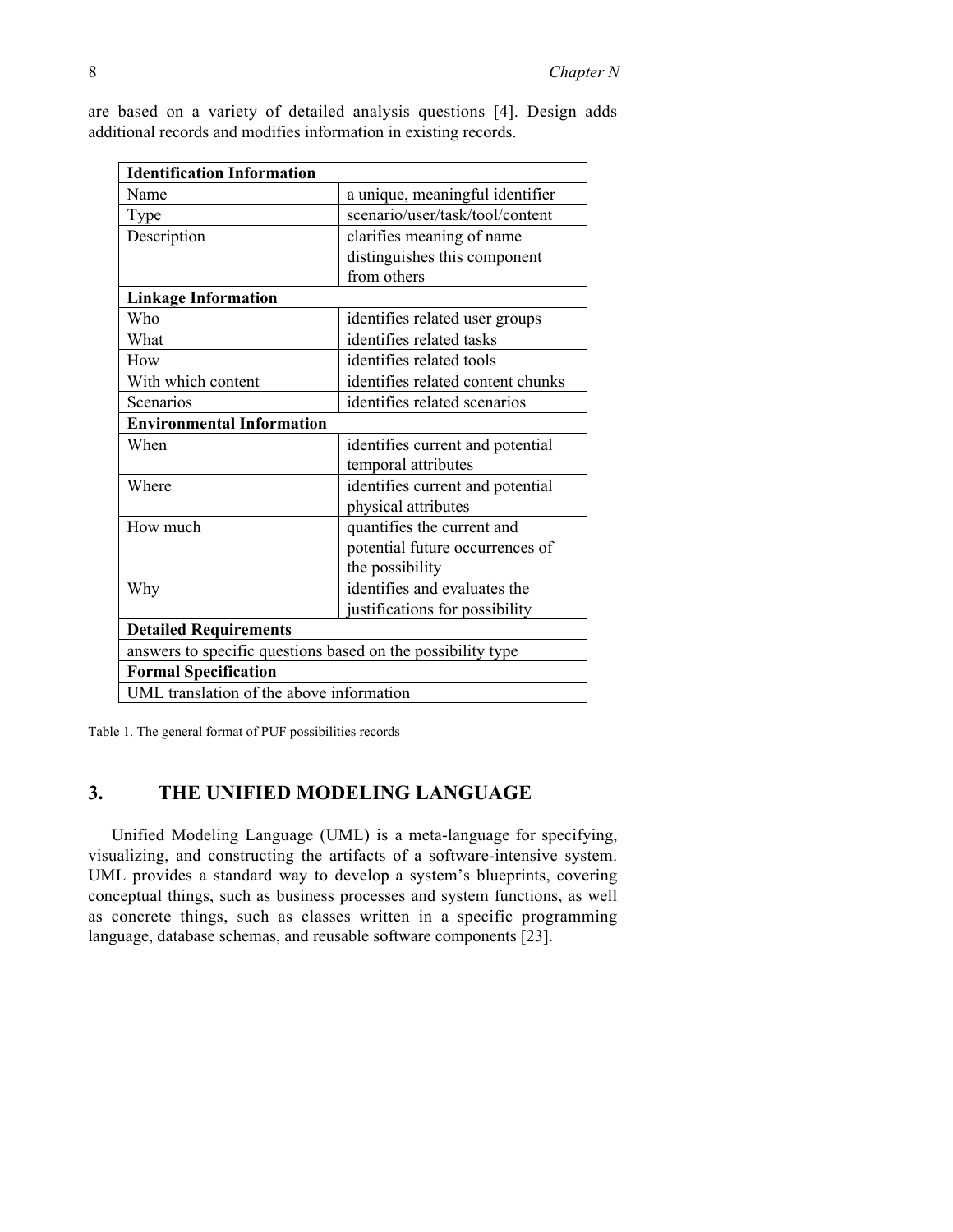#### *N. Transforming usability engineering requirements into software engineering specifications*

The meta-language basis of UML already has the majority of the attributes necessary to record usability engineering requirements. However, due to the distributed nature of the location of these attributes and the lack of usability engineering experience of most people utilizing UML, few usability requirements are actually recorded in most developments.

Use cases are applied to capture the intended behavior of the system you are developing, without having to specify how behavior is implemented. Use cases provide a way for developers to come to a common understanding with the system's end users and domain experts. In addition, use cases serve to help validate and verify a system as it evolves during development. A Use case can model the context of a system, subsystem, or class, or model the requirements of the behavior of the elements [9]. However, UML says nothing about the content of a use case. The use case diagram models use cases, actors, and the interrelationships among them.

Class diagrams are commonly used when building an object-oriented system. A class is a description of a set of objects that share the same attributes, operations, relationships and semantics [1]. Classes may include abstractions that are part of the problem domain, as well as classes that make up an implementation. Classes can represent software things, hardware things, and even things that are purely conceptual.

### 3.1 Use Cases and Actors

Jacobson [19] introduced the concept of a use case which has taken on an increasingly important role in software development. He recognized two levels of use cases: essential use cases and use case instances (which are also known as scenarios). "An essential use case describes interaction independent of implicit or explicit assumptions regarding the technology or mechanisms of implementation." [19].

Constantine and Lockwood [9] discuss the role of essential use cases in user interface design. Constantine [10] recognizes the importance of the context for use cases and recommended that the developers should have the capability to represent and manipulate context as the resources for application development. He also separated the use case context into materials, tools and work areas.

Use case development is a discovery process. It is a process of finding out which information does not yet exist, and which may not yet be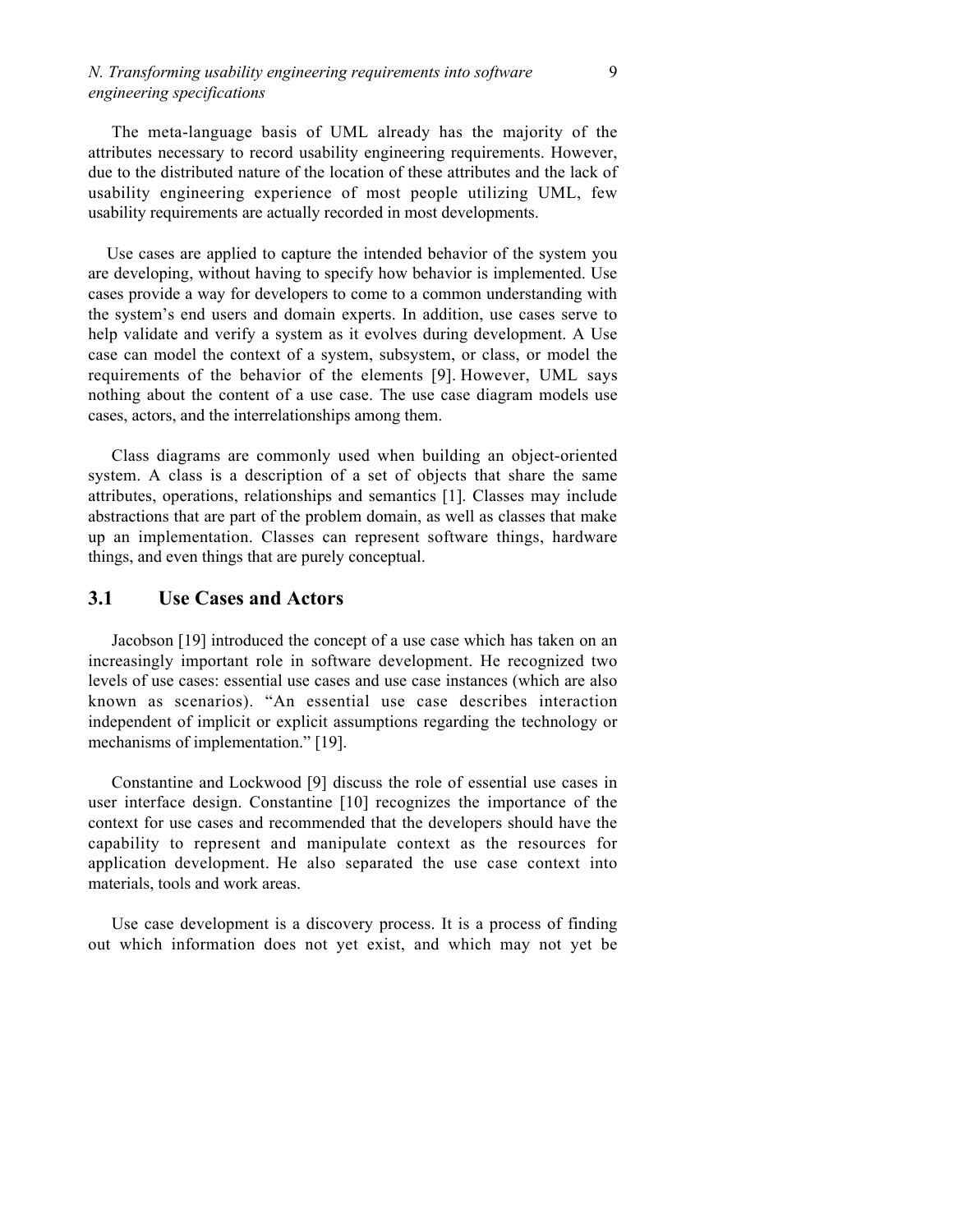understood. This information is generally entered in one of the many templates available for working with UML, such as the one developed by Cockburn [8]. Evans [11] states that few developers, even among those who have written numerous use cases, understand that the dynamic process for describing the use case is a process for finding new information and revising inappropriate specifications.

Malan and Bredemeyer [22] believe that current use case specification is not very appropriate for documenting usability requirements. One of the shortcomings for the use case is that it uses a "non-functional" field to specify the usability requirements. Also usability requirements are not specific to use cases. A use case defines a goal-oriented set of interaction between actors and system, both of which are documented elsewhere in UML. Use case specification needs to integrate who (actors) does what (interaction) with the system, for certain purpose (goals).

Various authors have suggested that the use cases should include a greater amount of usability-related information. Lilly [21] stated that a good use case specification should at least answer the following questions: Who (actors), why (goals and/or context), when (the triggering events), what (normal flow) and what else (alternative and/or exceptional flow). These same questions are the basis of requirements in PUF. Cockburn [7] advocates that use case descriptions should include the context and all the circumstance of the primary actor's goal. Lamsweerde [20] discusses a model of the goal specification that contains types, taxonomic categories, attributes and linkages.

Few use case templates have the fields to document usability-related information, such as combining the context of use with the users/actors and goals. Most of them treat usability information as "non-functional requirements" that are not able to be specified or applied in UML. Thus, UML does not ensure that resulting systems are usable.

While use cases can provide a starting point for incorporating usabilityrelated information, the current structure and practice does not go far enough to meet all the information needs identified in PUF.

UML uses actors to, "represent a coherent set of roles that users of use cases play when interacting with these use cases" [1]. This purpose is equivalent to that of user groups in PUF. UML does not provide any particular guidance about what information should be recorded concerning actors. Rather UML allows developers to specify their own stereotypes to describe actors and other objects. Cockburn recognizes the importance of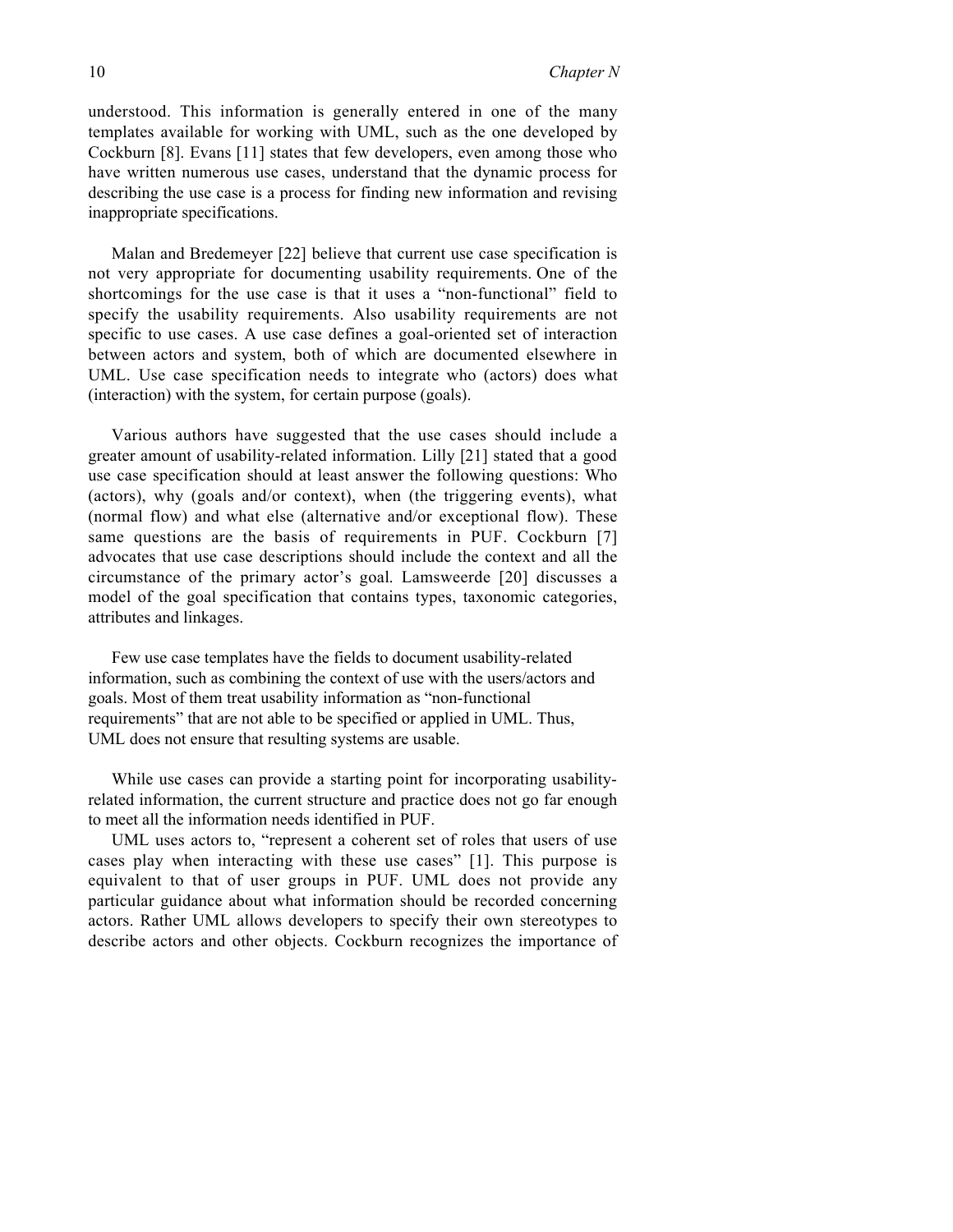specifying actor and stakeholder interests, but does not present a particular template for specifying properties of actors. He suggests that, "the use case's name is the primary actor's goal" [8].

### 3.2 Classes

Whereas use cases are used to document requirements, UML class diagrams are commonly used to document design. "A class is a description of a set of objects that share the same attributes, operations, relationships, and semantics. A class implements one or more interfaces." [1]. Despite the goal of implementing one or more interfaces, classes do not directly document how they meet the interaction needs of actors. Rather, UML uses a set of associations between classes, use cases, and actors.

Because of their emphasis on designing software, class attributes and operations tend to be focused on technical aspects of classes. However, from a functional perspective, attributes and operations provide the closest concepts in UML to the PUF concepts of content and tools.

#### 3.3 The Need to Add Usability Requirements to UML

Since current UML separates usability-related requirements from the development procedure, there is a need for some form of usability engineering, such as PUF, to supply usability-related requirements to the development. If the PUF methodology is applied ahead of the UML development, it will bridge the gap between usability requirements and functional requirements and help produce a more usable application.

### 4. APPLYING PUF IN UML

This section will consider the candidate notations in UML that can contain the PUF data and then, how each field in the PUF records can be mapped into these notations.

Figure 2 illustrates the high level mapping from PUF to UML. The components on the left side are from PUF and those on the right side are from UML. The layout of the PUF components has been simplified from that of Figure 1, to focus on the correspondence of PUF to UML components. Because scenarios are the hub of the other components in the PUF methodology, the tasks, users, content and tools serve together as the context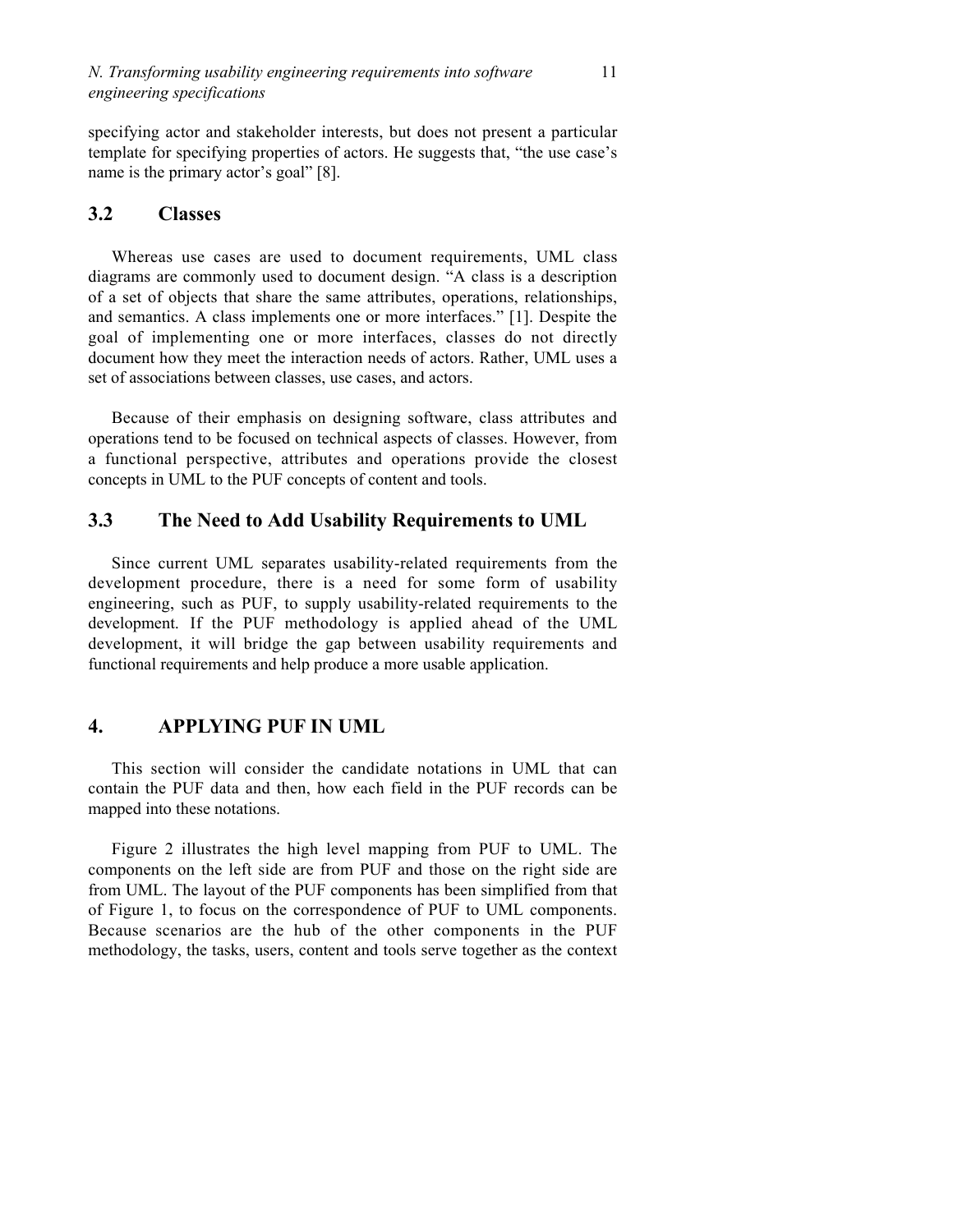of use for the scenarios. The layout of the UML components includes: use cases, actors, and classes. These components are linked with each other by association relationships. Use cases include both essential use cases and use case instances. Attributes and operations are subcomponents of classes that relate to PUF components. The component level mappings identified here are based on similarity of purpose. The information contained in corresponding components is often at different levels of granularity.



Figure 2. High level relationships between PUF and UML components

Tasks in PUF correspond to essential use cases and map to use cases in UML. Scenarios in PUF correspond to use case instances and also map to use cases in UML. As discussed, use case instances are sometimes also referred to as scenarios in the use case community. A scenario highlights the interaction between the user, the context, and the system.

Users in PUF map to actors in UML. Both user records and actors focus on the role of the user and relate users to other components that need to be designed to meet the needs of these users.

Contents in PUF map to attributes in UML. Content is used by PUF to describe the widest range of data types and modalities involved in an application. Attributes specify the data and information used in the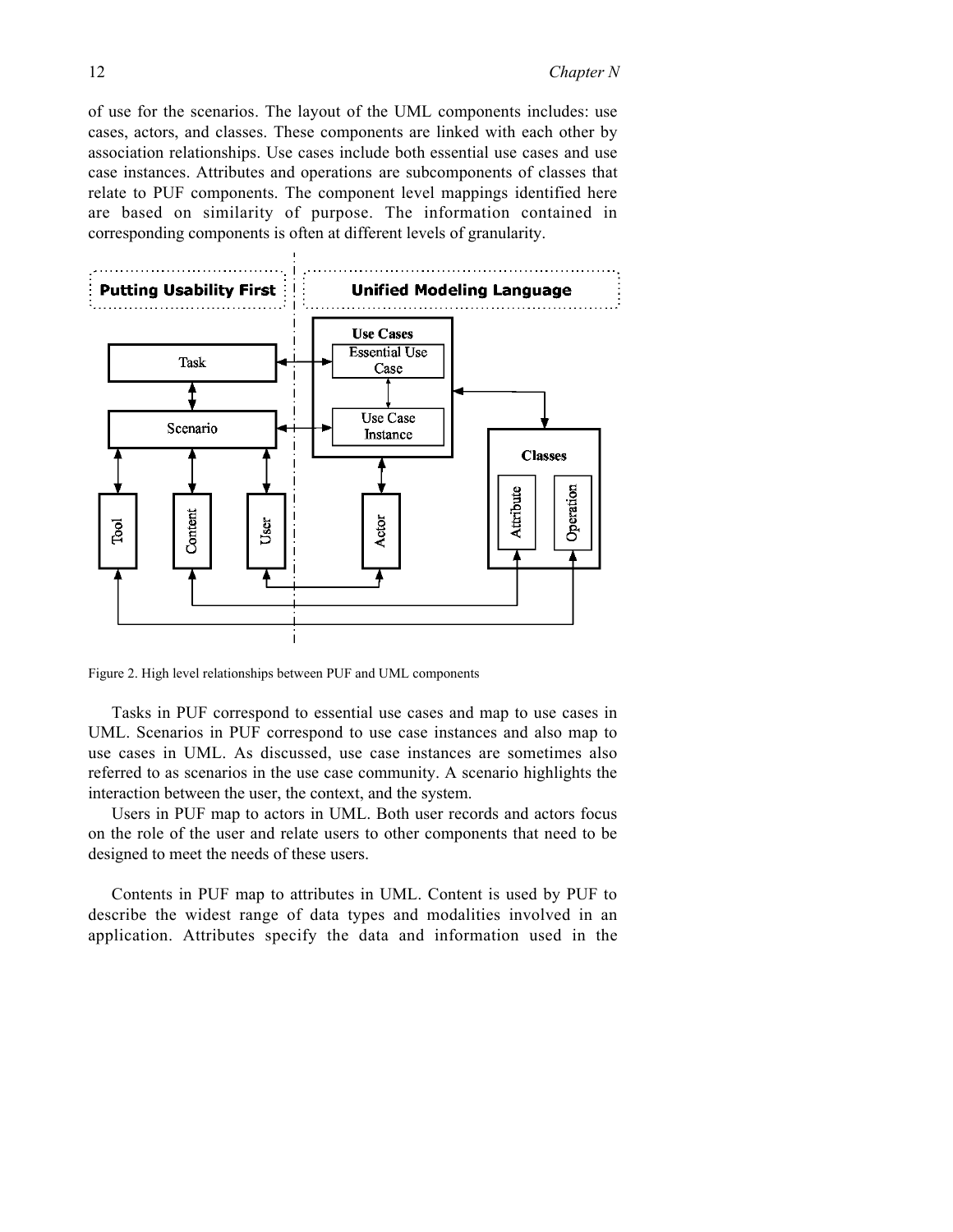application. Content information in PUF is usually more abstract than attribute information in UML.

Tools in PUF map to operations in UML. The tools in PUF exist at various abstraction levels from a complete application to individual operations. The operations in UML are focused on specific operations performed by a given object. Both tools and operations deal with how a task/use case is accomplished.

The following sections provide details on mapping PUF tasks/scenarios, users, content and operations to UML. Usability properties that do not directly map to a concept in UML are also discussed for each PUF component.

### 4.1 Tasks, Scenarios and Use Cases

Constantine and Lockwood's definition of essential use case indicates that, like the task record in PUF, the essential use case specifies what should be done without specifying how to do it.

*An essential use case is a structured narrative, expressed in the language of the application domain and of users, comprising a simplified, generalized abstract, technology-free and implementationindependent description of one task or interaction that is complete, meaningful, and well-defined from the point of view of users in some role or roles in relation to a system and that embodies the purpose or intentions underlying the interaction*. [9]

According to Rosson scenarios, "are similar to instances of use-cases in that they capture a single thread of execution in a given usage context" [24]. The scenario in PUF can map to use case instances. Scenarios can be more elaborate than use case instances because they narrate not only the interaction events but also the experience of the user(s) – the usage goals, expectations and reactions convey information about the system's usefulness and usability.

PUF task records map to essential use cases and PUF scenario records map to use case instances based on Cockburn's basic use case template [8] and his one-column table format of a use case [7]. In UML diagrams, most of this information is not available. Table 2 illustrates the mapping from PUF task records to UML use case diagrams. This table shows that the identification and linkage information in PUF task records can easily be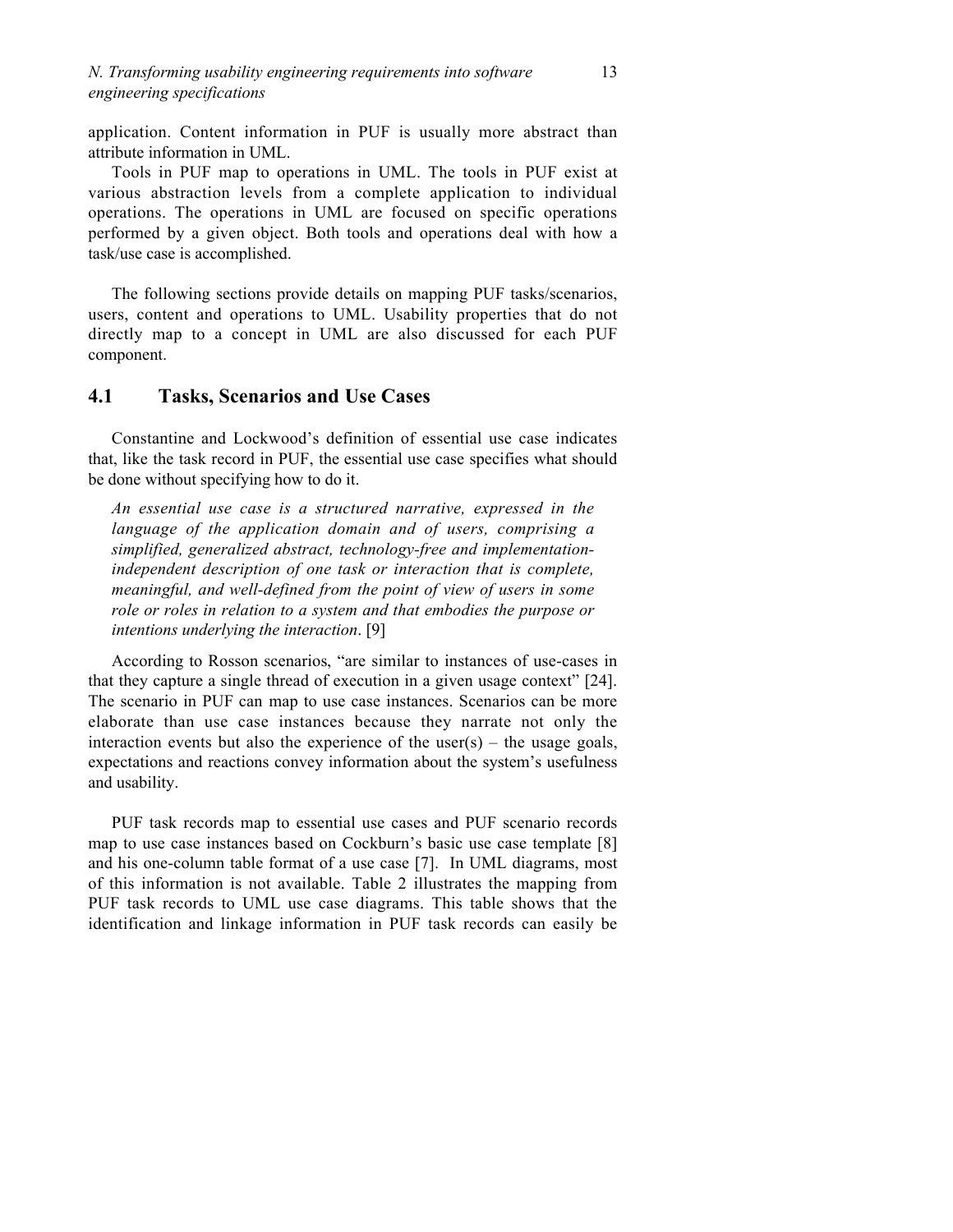modeled in UML. This provides a good starting point for ensuring that records can be mapped successfully.

Some of the detailed requirements fields in PUF task records also readily link with UML specifications. Task operations map to actions in the use cases and to operations in classes. Requirements of users map to actors.

| PUF: Task / Scenario              | <b>UML</b> : Use cases            |  |
|-----------------------------------|-----------------------------------|--|
| <b>Identification Information</b> |                                   |  |
| name                              | use case name                     |  |
| type: task /                      | use case                          |  |
| scenario                          |                                   |  |
| description                       | -- via a new property             |  |
| <b>Linkage Information</b>        |                                   |  |
| who                               | associated actors                 |  |
| what                              | (other) associated use cases      |  |
| how                               | operations associated via classes |  |
|                                   | and use cases                     |  |
| with which content                | attributes associated via classes |  |
|                                   | and use cases                     |  |
| scenarios                         | (other) associated use cases      |  |
| <b>Environment Information</b>    |                                   |  |
| when                              | -- via a new property             |  |
| where                             | -- via a new property             |  |
| how much                          | -- via a new property             |  |
| why                               | -- via a new property             |  |
| <b>Detailed Requirements</b>      |                                   |  |
| task operations                   | -- via a new property             |  |
| requirements of users             | -- via a new property             |  |
| communications                    | -- via a new property             |  |
| learning                          | -- via a new property             |  |
| error handling                    | -- via a new property             |  |
| problem details                   | -- via a new property             |  |

Table 2. Mappings from tasks and scenarios to use cases

In the environmental information section the why, which is used to record justification details, does not map into the current use case template. Detailed requirements in PUF task records that do not map into UML specifications include: communications, learning, error handling and problem details. These PUF fields need to be added as new properties to UML essential use case specifications.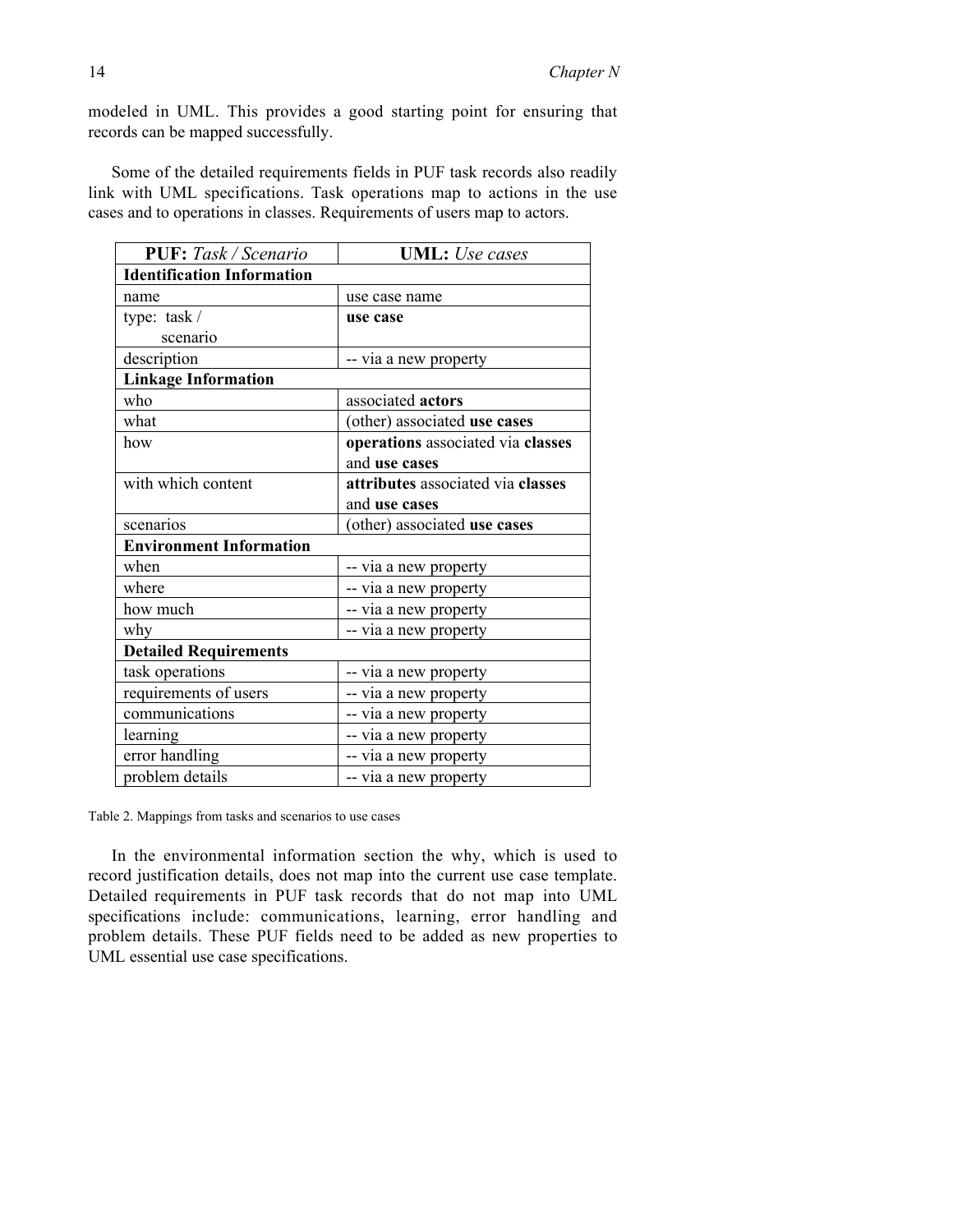The use case template also includes some information not provided by PUF. Use cases may specify a sequence of actions, the specified route of achieving the task, either success or failure, kinds of association and interface interactions. PUF only identifies that there are relationships among components, while UML subdivides these relationships into include and extend associations. The interface attribute describes the interaction between actors and use cases. The PUF task record only specifies the context information and does not specify the kinds of linkage and interaction.

### 4.2 Additional Usability-Related Properties for Use Cases

Although the use case and other linked UML components provide a location for some of the following information, there may be a need for additional properties to further expand upon. The following new properties should be added to UML use case diagrams, to record additional usabilityrelated information provided by PUF:

When and Where task used. The use case may be limited by its environment, or might be used in a broader environment to achieve some greater benefits. If the use case is used in a different location, different frequency of use, and/or different distribution of peak usage, the design for the use case will be different. Designers should know how to design the use case to make it still achievable in various situations.

Why. Justification is an important predictor of potential future success. If a use case does not fit the overall development, or costs of the use case exceed either the benefits of serving it or available resources, it will be impractical to develop special tools for the use case. Developers should know the factors that will influence the feasibility and acceptability of possible designs.

Task operations. This PUF field describes operational concerns. Elaboration is needed to understand the operations of essential use cases to evaluate how well current operations work and how future operations might provide improvements. When designers start interaction design, they should know whether the interaction meets the goal of the use case, whether there are alternatives to achieve the use case, and what feedbacks the use case should provide.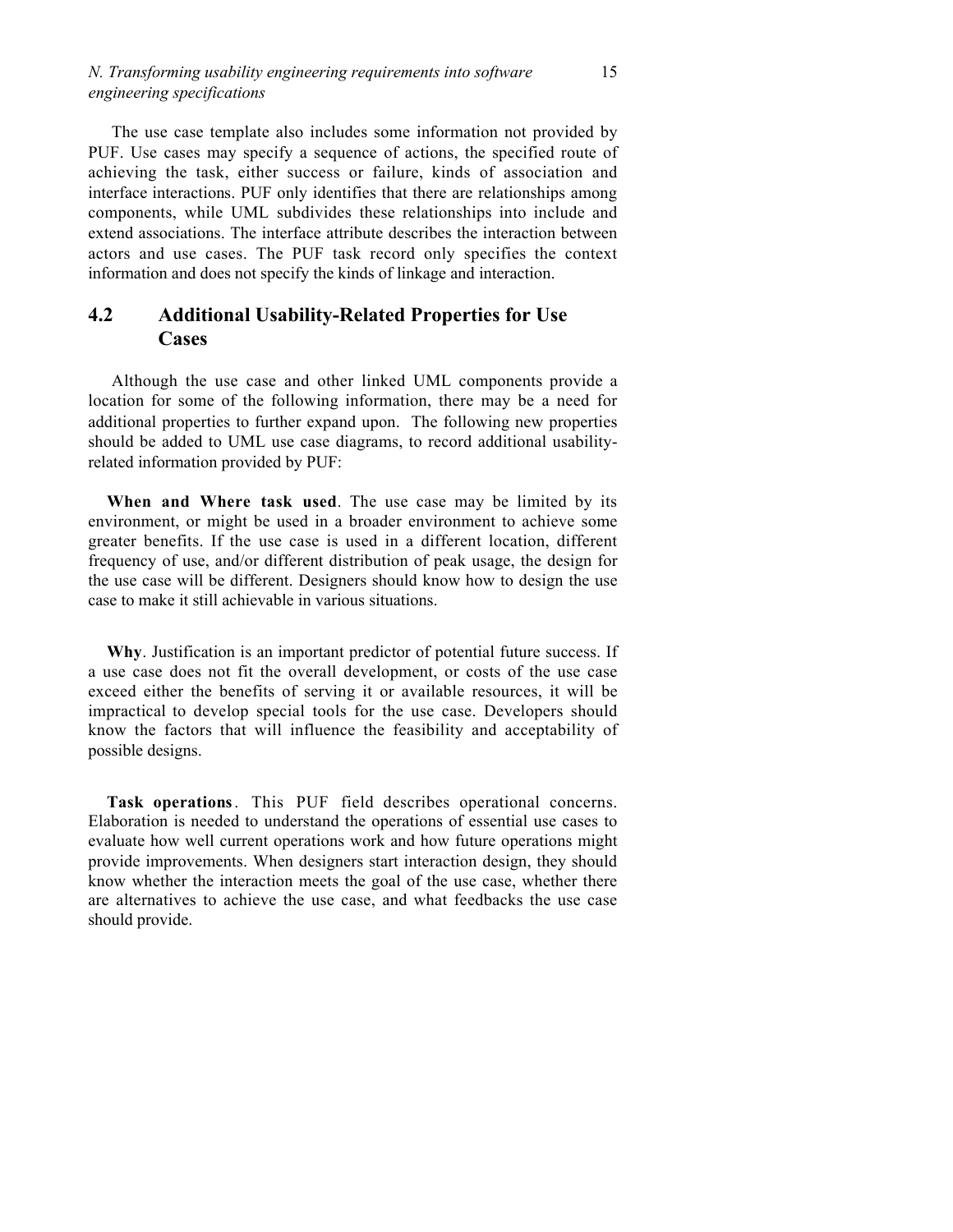Requirements of users. It is important to recognize the requirements that use cases place on actors. The developers should know how to design the interfaces or interactions for the use case to meet users' current skills and mental and physical capabilities. This information may require additional use cases or tools to help users reduce the impact of these factors.

Communications. When users interact with the application, communications take place. The task may require users to communicate with other users or tools. Developers should know how to design the current use case for different language, different frequency, different media, and different security levels in communications or whether to create some new potential use cases to better serve these communications.

Learning. To accomplish a use case, users need to learn how to interact with the application. This implies that there might be a new use case for training. Training learning through different methods, feedback, time and environments, create different learning outcomes. Developers should consider the learning needs and capabilities of the intended users. Developers should know how to design a usable learning system and be aware that different methods, feedback, time and environments could influence the users' learning results.

Error handling. Use cases should acknowledge where and when errors may occur. Developers should recognize these situations and determine how to help users avoid or handle them.

Problem details. When developers design the solution for problems, the problem details should be thoroughly known. This information will help developers develop a more effective and more efficient design solution.

### 4.3 Users and Actors

PUF identifies different user groups based on their different characteristics and interaction needs. An actor in UML identifies a role that a user can play without necessarily specifying any characteristics or interaction needs. Table 3 illustrates the mapping from PUF user records to UML actors based on UML specification version 1.5 [23] and Booch, Rumbaugh and Jacobson [1]. This table shows that most identification and linkage information in PUF user records can easily be transferred directly to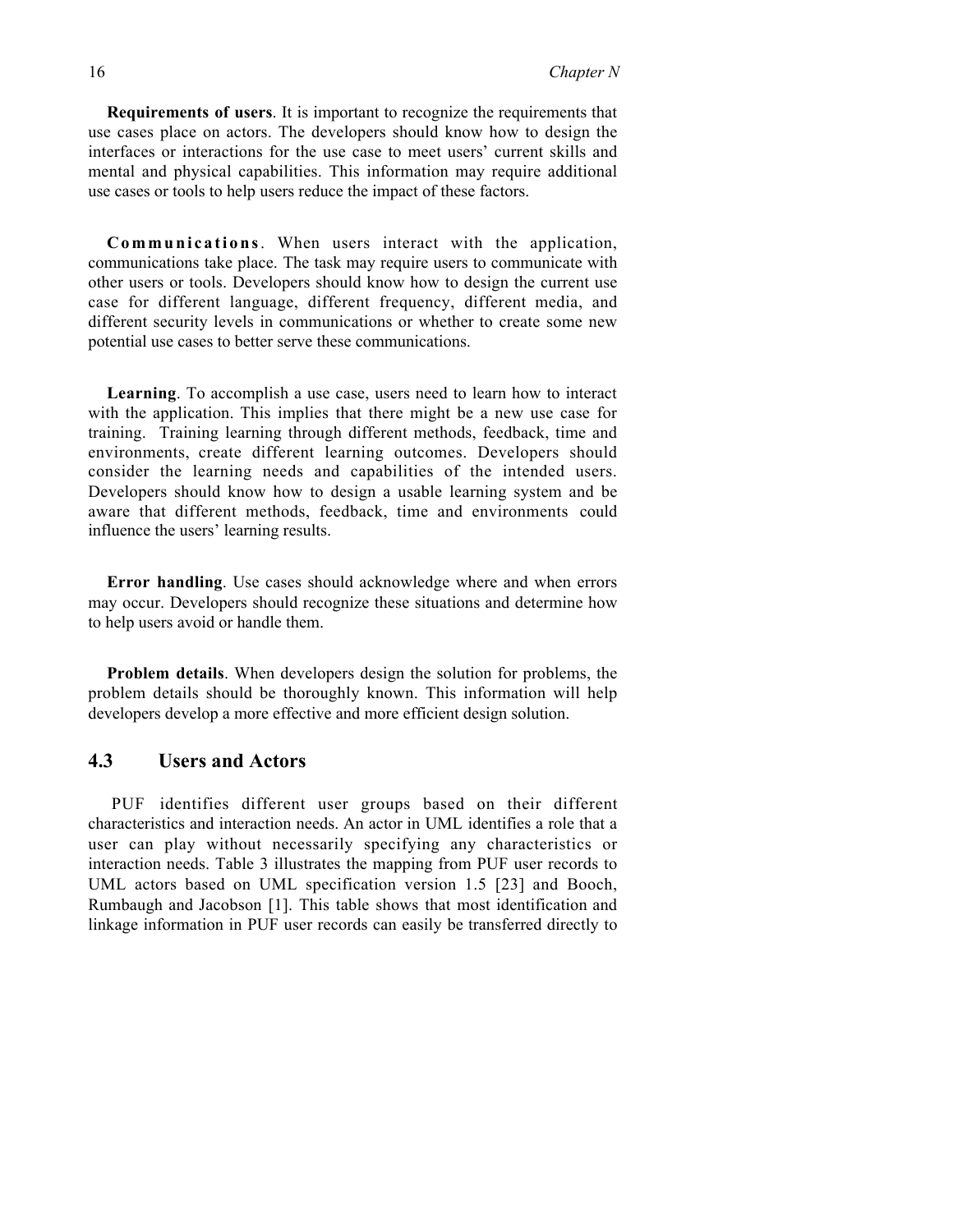#### *N. Transforming usability engineering requirements into software engineering specifications*

UML. This provides a good starting point for ensuring that records can be mapped successfully.

| <b>PUF</b> : User                 | <b>UML</b> : Actor                 |  |  |
|-----------------------------------|------------------------------------|--|--|
| <b>Identification Information</b> |                                    |  |  |
| name                              | actor name                         |  |  |
| type: user                        | actor                              |  |  |
| description                       | --- via a property of a stereotype |  |  |
| <b>Linkage Information</b>        |                                    |  |  |
| who                               | other associated actors            |  |  |
| what                              | associated essential use cases     |  |  |
| how                               | operations associated via classes  |  |  |
|                                   | and use cases                      |  |  |
| with which content                | attributes associated via classes  |  |  |
|                                   | and use cases                      |  |  |
| scenarios                         | associated use case instances      |  |  |
| <b>Environment Information</b>    |                                    |  |  |
| when                              | -- via a property of a stereotype  |  |  |
| where                             | -- via a property of a stereotype  |  |  |
| how much                          | -- via a property of a stereotype  |  |  |
| why                               | -- via a property of a stereotype  |  |  |
| <b>Detailed Requirements</b>      |                                    |  |  |
| physical characteristics          | -- via a property of a stereotype  |  |  |
| mental characteristics            | -- via a property of a stereotype  |  |  |
| social characteristics            | -- via a property of a stereotype  |  |  |
| group characteristics             | -- via a property of a stereotype  |  |  |

Table 3. Mapping from users to essential actors

Many useful fields in PUF user records are not found in current UML actor records. Without recording and using this information, there is no way of ensuring that resulting systems will meet the unique usability needs of different groups of users. A UML stereotype can be used to define these additional properties of actors for transferring user description from PUF.

The user record description field specifies the users' characteristics of membership in this group, especially focusing on how the user group is different from other related groups.

If we want to build a more usable application, we should identify all the possible contents and tools that might be used by users. Although UML does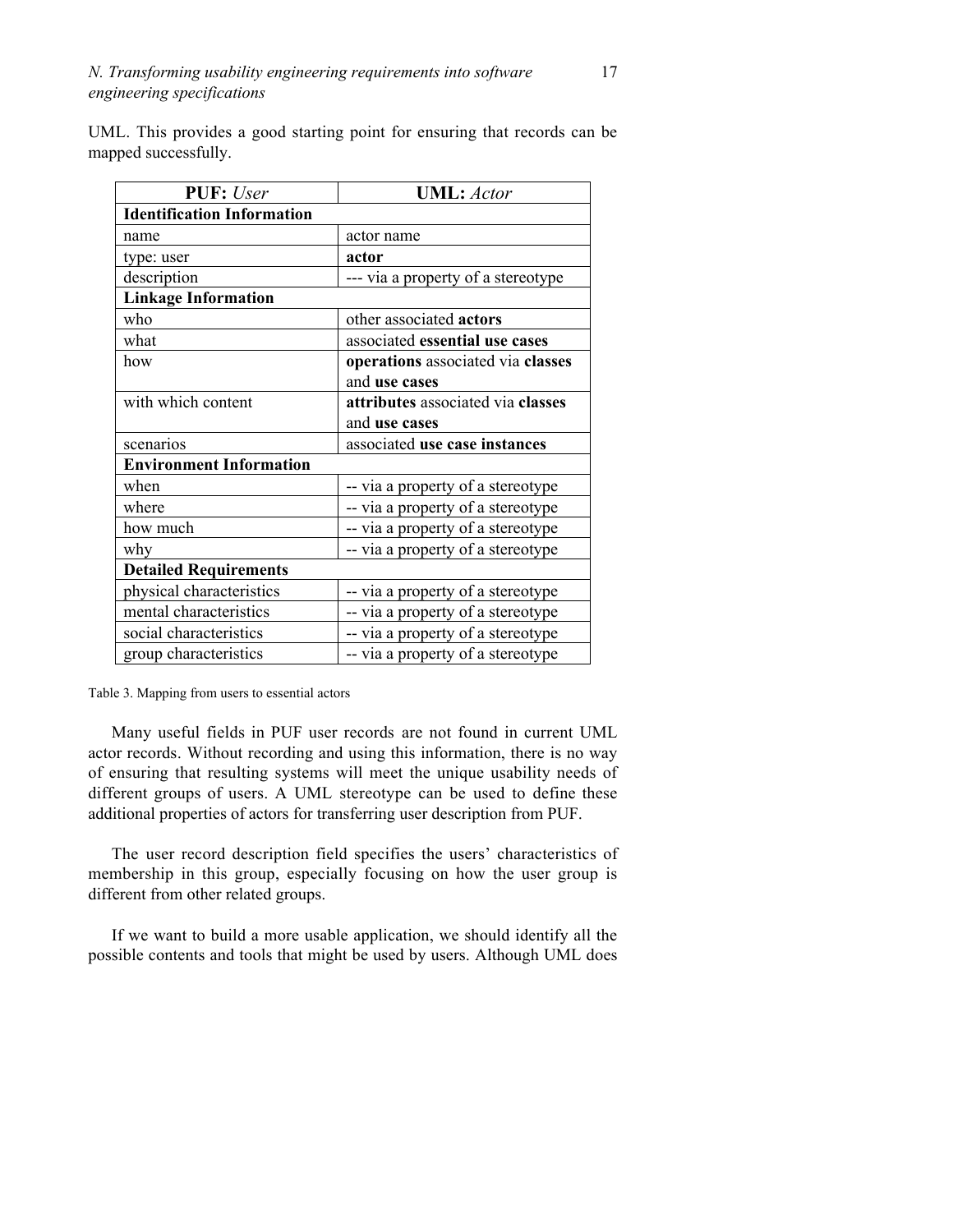not have direct linkages from actors to operations and attributes, actors can indirectly touch the operations and attributes through linkage between use case and class responsibility. However, without more direct linkages, developers may fail to recognize situations where new tools need to be compatible with existing tools and content.

While some environmental information can be obtained by linkages to use case instances, this structure does not allow easy identification and differentiation of environmental factors that are unique to a particular user group. In user detailed requirements, PUF specifies the physical characteristics and capabilities, mental characteristics and capabilities, and social characteristics and capabilities of individuals, and characteristics of groups. This information can further help the designers to design the application according to the users' unique characteristics.

#### 4.4 Additional Usability-Related Properties for Actors

The following new properties should be added as a basic structure for stereotypes for UML actors, to record additional usability-related information provided by PUF:

When and Where actors operate. Different users may operate in different environments. Each different environment, may involve different usability and accessibility challenges that need to be handled by a system for it to successfully meet the needs of that group of users.

How much. Different users may have differing levels of involvement with different use cases. High levels of involvement generally mean that users will stay familiar with the operations of systems used for the use case. Infrequent involvement may suggest the need for refresher style retraining before performing a use case or higher levels of help to assist in their performance.

Why. Justification is an important predictor of potential future success. If a user's needs do not fit the overall development, or the cost of serving the user exceeds the resources available or the benefits of such service, it will be impractical to develop special tools for the user. Developers should know the factors that will influence the feasibility and acceptability of possible designs.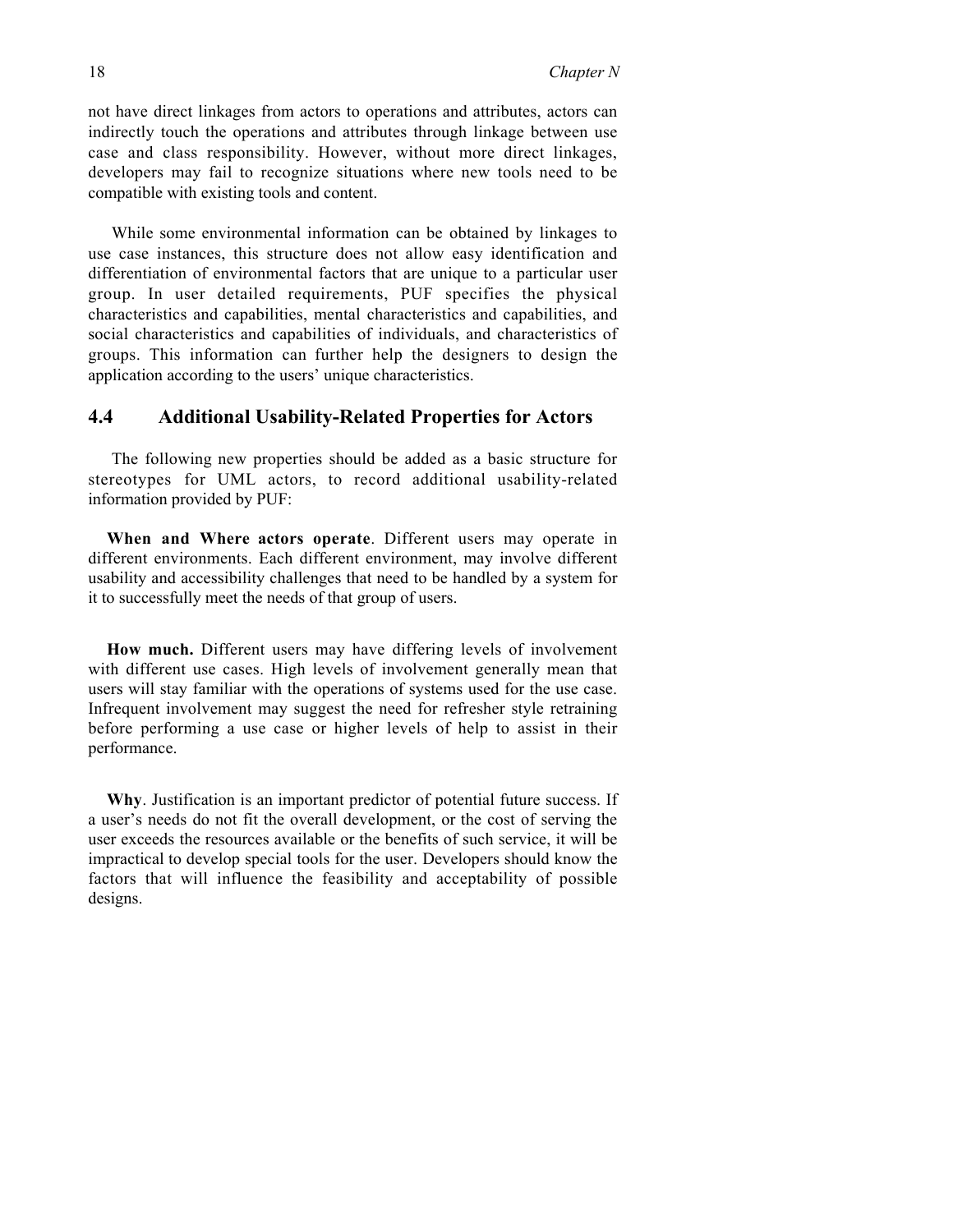Physical. There are various physical limitations and impairments the users may experience. Identifying this information, developers should consider how to design the application to fit the range of physical capabilities experienced by intended users, and whether they should design some new tools for users to reduce the impact of any physical limitations.

Mental. Users' mental characteristics influence how they typically react to a variety of interactions and interfaces. Developers should consider whether to create new tools and how to design the application to fit or change actors' mental capabilities.

Social characteristics and capabilities. Users may come from various social communities with different social backgrounds. This information is important for designers to determine how to design the interfaces and interaction sequences for users who have the cultural and/or linguistic differences with each other.

Groups. Membership in a group and or acting as a representative of a group may influence a user's actions. Developers should be made aware of group membership situations that may influence the actions of a user.

### 4.5 Content and Attributes

PUF content records specify high level logical content chunks of data or information. Attributes in a class identify particular data components, generally at a detailed level. PUF content records map to high level data structures of attributes in UML. The content component in PUF may be implemented by one or more attributes in UML.

Table 4 illustrates the mapping from PUF content records to UML attributes based on UML specification version 1.5 [23] and Booch, Rumbaugh and Jacobson [1]. This table shows that most identification and linkage information in PUF user records can easily be transferred directly to UML. This provides a good starting point for ensuring that records can be mapped successfully. PUF detailed requirements are generally closer to implementation considerations and also map to UML components.

ISO 14915-3 [13] defines content in terms of various information types that serve particular tasks and users. It classifies content type using various dimensions including: physical or conceptual content and static or dynamic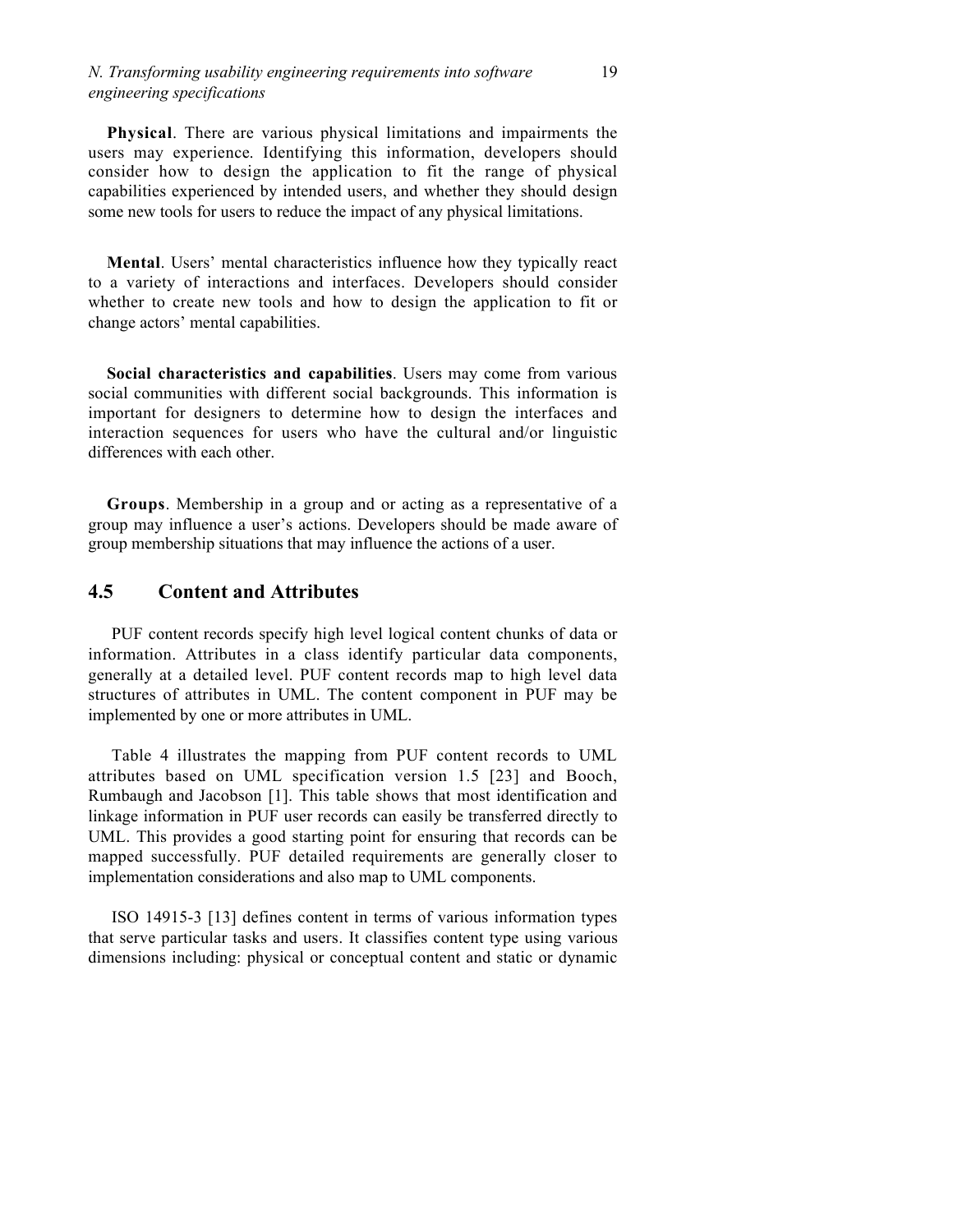content. PUF content chunks, while serving tasks and users, need not be limited to a single set of dimensions. PUF uses content descriptions to identify relevant dimensions and other attributes that may influence the use and usability of the content chunk.

UML attributes currently focus on the data contents of the attribute without considering its environment. New properties of attributes are necessary to incorporate descriptions of the content and environmental information about content chunks from PUF.

| <b>PUF:</b> Content               | <b>UML</b> : Attribute            |  |  |
|-----------------------------------|-----------------------------------|--|--|
| <b>Identification Information</b> |                                   |  |  |
| name                              | attribute name                    |  |  |
| type: user                        | attribute within a class          |  |  |
| description                       | -- via a new property             |  |  |
| <b>Linkage Information</b>        |                                   |  |  |
| who                               | actors associated via use cases,  |  |  |
|                                   | with visibility                   |  |  |
| what                              | associated essential use cases    |  |  |
| how                               | operations within the class       |  |  |
| with which content                | other attributes within the class |  |  |
| scenarios                         | associated use case instances     |  |  |
| <b>Environment Information</b>    |                                   |  |  |
| when                              | -- via a new property             |  |  |
| where                             | -- via a new property             |  |  |
| how much                          | -- via a new property             |  |  |
| why                               | -- via a new property             |  |  |
| <b>Detailed Requirements</b>      |                                   |  |  |
| structure                         | via subclasses                    |  |  |
|                                   | also includes multiplicity        |  |  |
| semantics                         | via constraints                   |  |  |
| requirements on users             | visibility                        |  |  |
| how content handled               | operations associated via classes |  |  |
|                                   | & associated use case instances   |  |  |
| when content used                 | state machines associated to      |  |  |
|                                   | operations                        |  |  |
| where content comes from $&$      | interaction diagrams              |  |  |
| is used                           |                                   |  |  |

Table 4. Mapping from content to attributes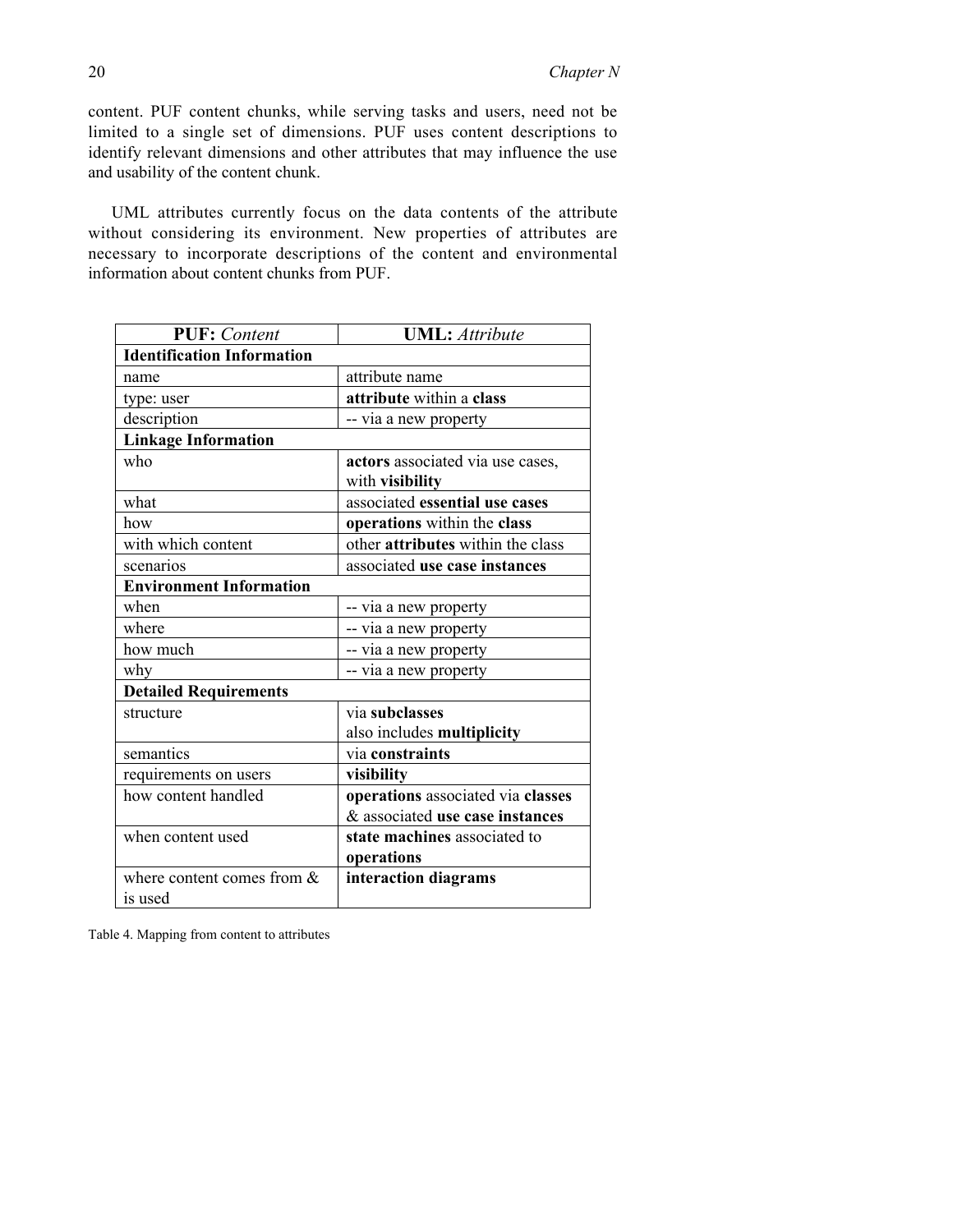### 4.6 Additional Usability-Related Properties for Attributes

The following new properties should be added to UML descriptions of attributes, to record additional usability-related information provided by PUF:

When and Where attributes are used. Attributes may need to be handled differently in different temporal and environmental situations. For example, some situations may call for precise details while others may prefer summary data. Each different situation may involve different usability and accessibility challenges that need to be handled by a system for it to successfully work with an attribute.

How much. Attributes may be used in a system at considerably different frequencies of use. High frequencies of use generally mean that users will stay familiar with the meaning, format, and use of attributes. Infrequent use may suggest the need for higher levels of assistance in working with particular attributes.

Why. Justification is an important predictor of potential future success. If the cost of including an attribute exceeds the resources available or the benefits of such inclusion, it will be impractical to consider it for inclusion. Developers should know the factors that will influence the feasibility and acceptability of possible designs.

Although various UML components provide a location for some of the following information, there may be a need for additional properties to further expand upon:

Structure. Interface designers should consider where it is necessary to organize several linked attributes or whether they should create some new attributes to design more meaningful information for the users.

Semantics. The interface designer should understand the purpose of the attribute, and consider how to design the attribute to let users understand the information so that it can be used for different purposes in various use cases.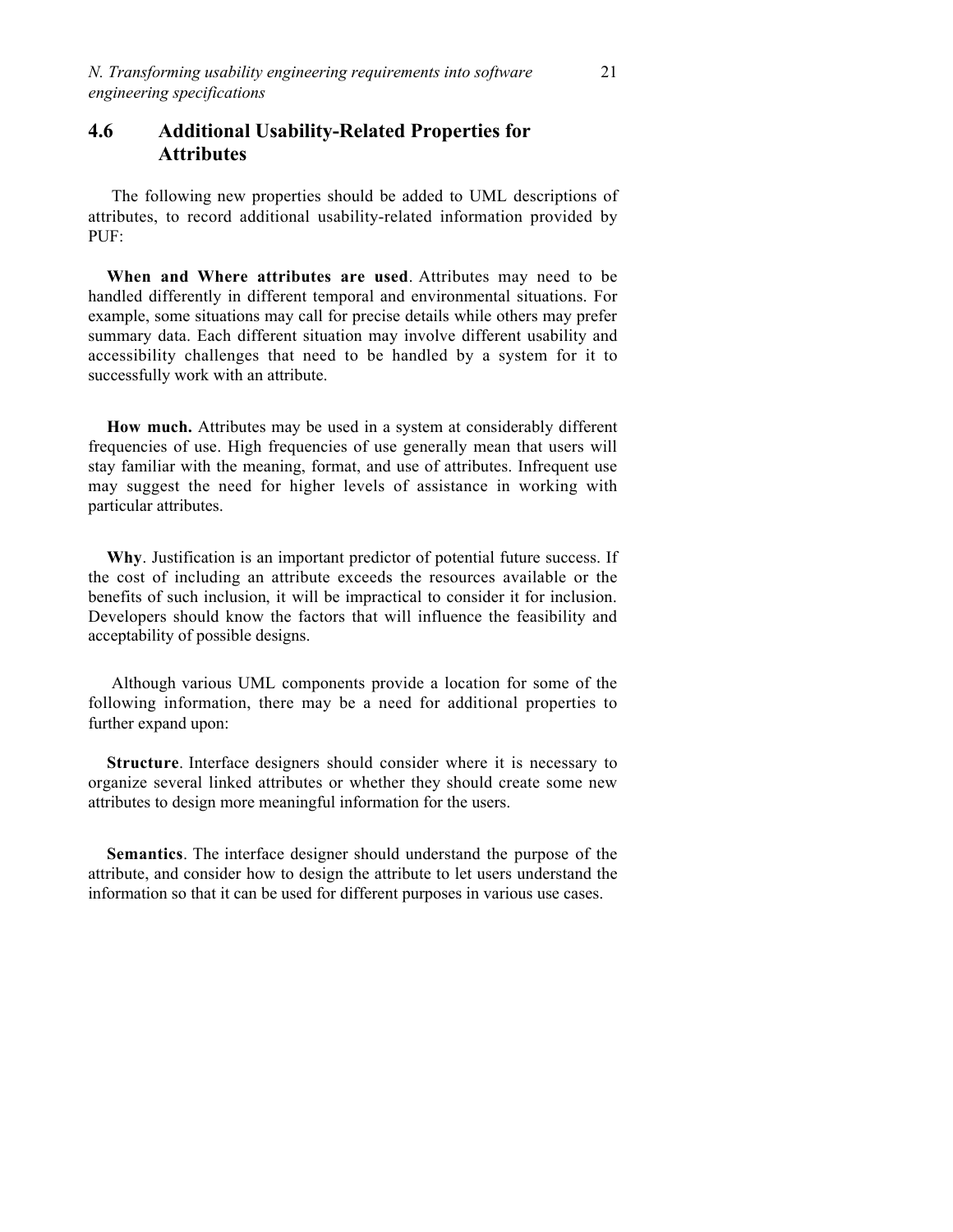Requirements on users. There are many users who will use the attribute. The interface designer should consider where it is necessary to design the same information in different manners to be easily understood for various users with different characteristics.

How content handled. Attributes will be operated by users with various tools. Developers should know how to design a more usable attribute that can be easily handled by all of the input tools, output tools and operation tools.

When and where content is used and comes from. This concerns the environment in which the attribute is obtained and used, and what environmental factors may limit the usability of the attribute.

### 4.7 Tools and Operations

The PUF perspective on tools is that they are developed and used to serve the needs of users and tasks and contents. Tools include: physical tools, software tools, and procedural tools. An operation is a service that an instance of the class may be requested to perform. Operations are detailed software tools.

Table 5 illustrates the mapping from PUF tool records to UML operations based on UML specification version 1.5 [23] and Booch, Rumbaugh and Jacobson [1]. This table shows that most identification and linkage information in PUF user records can easily be transferred directly to UML. This provides a good starting point for ensuring that records can be mapped successfully.

PUF uses a tool description to provide an initial narrative description of the nature and operations of the tool. This description is later refined in the detailed requirements. However, it remains useful for help narratives and other more general purposes. UML operations currently focus on the internal processing of the operation without considering its environment or many of the usage-related detailed requirements identified by PUF. PUF detailed requirements of tools are critical because they relate directly with detailed requirements of tasks. This relationship is important in insuring that tools are designed to meet usability requirements identified for the tasks they serve. New properties of operations are necessary to incorporate descriptions of the operations, environmental information, and detailed requirements about tools from PUF.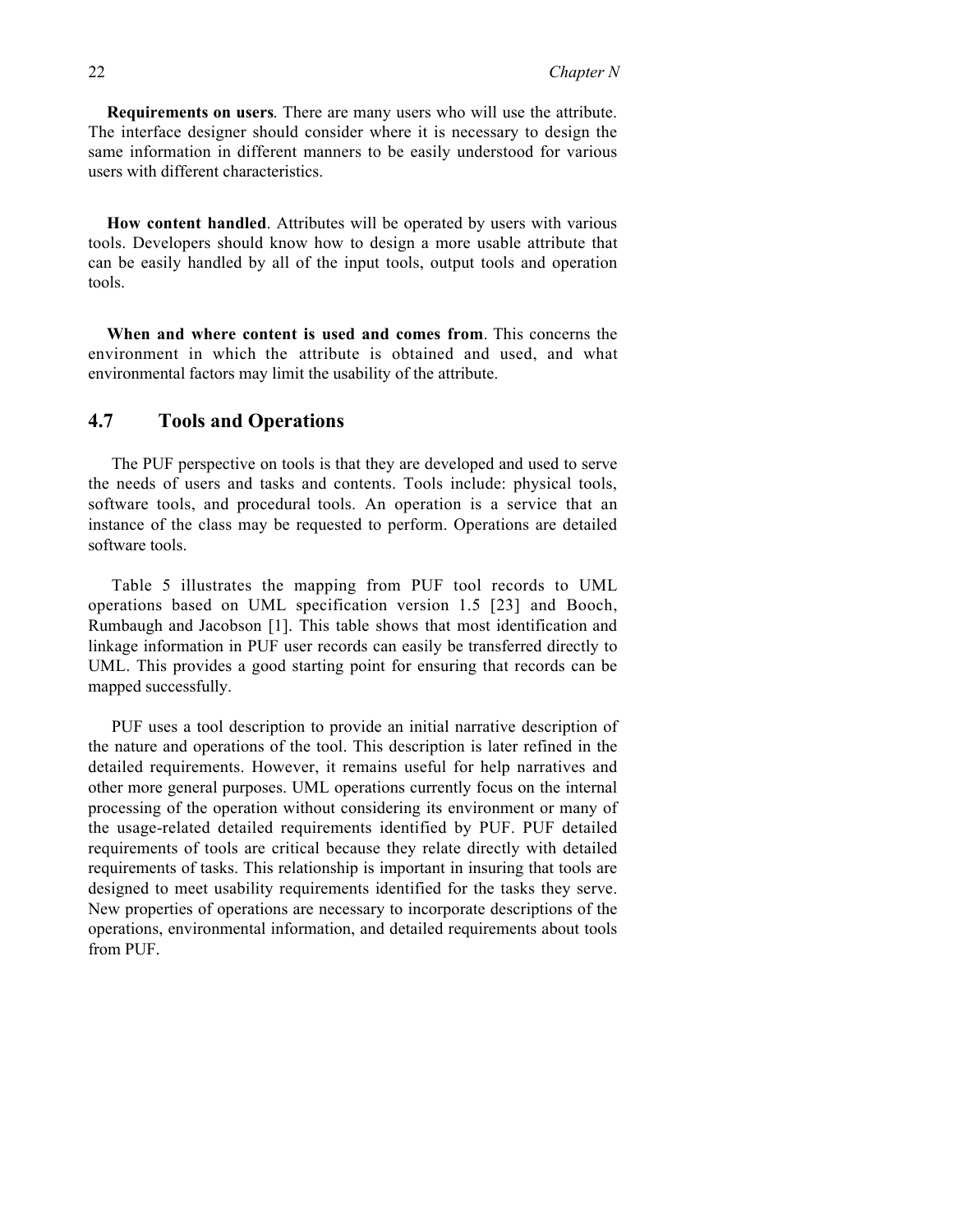| PUF: Tool                         | <b>UML</b> : Operation            |  |  |
|-----------------------------------|-----------------------------------|--|--|
| <b>Identification Information</b> |                                   |  |  |
| Name                              | operation name                    |  |  |
| Type: tool                        | operation within a class          |  |  |
| description                       | -- via a new property             |  |  |
| <b>Linkage Information</b>        |                                   |  |  |
| Who                               | actors associated via use cases   |  |  |
| What                              | associated essential use cases    |  |  |
| How                               | other operations within the class |  |  |
| with which                        | attributes within the class       |  |  |
| scenarios                         | associated use case instances     |  |  |
| <b>Environment Information</b>    |                                   |  |  |
| When                              | -- via a new property             |  |  |
| where                             | -- via a new property             |  |  |
| how much                          | -- via a new property             |  |  |
| Why                               | -- via a new property             |  |  |
| <b>Detailed Requirements</b>      |                                   |  |  |
| tool operations                   | actions of use cases              |  |  |
| requirements of users             | -- via a new property             |  |  |
| communications                    | -- via a new property             |  |  |
| learning                          | -- via a new property             |  |  |
| error handling                    | -- via a new property             |  |  |
| problem details                   | -- via a new property             |  |  |

Table 5. Mapping from tools to operations

## 4.8 Additional Usability-Related Properties for **Operations**

The following new properties should be added to UML descriptions of operations, to record additional usability-related information provided by PUF:

When and Where attributes are used, How much, Why. The rationale is similar to that for attributes discussed in section 4.6.

Requirements of users. Different tools require different skills and abilities to operate them successfully. It is important to recognize the abilities and skills that will be necessary for a given tool and then to compare them with the skills and abilities of the various proposed users.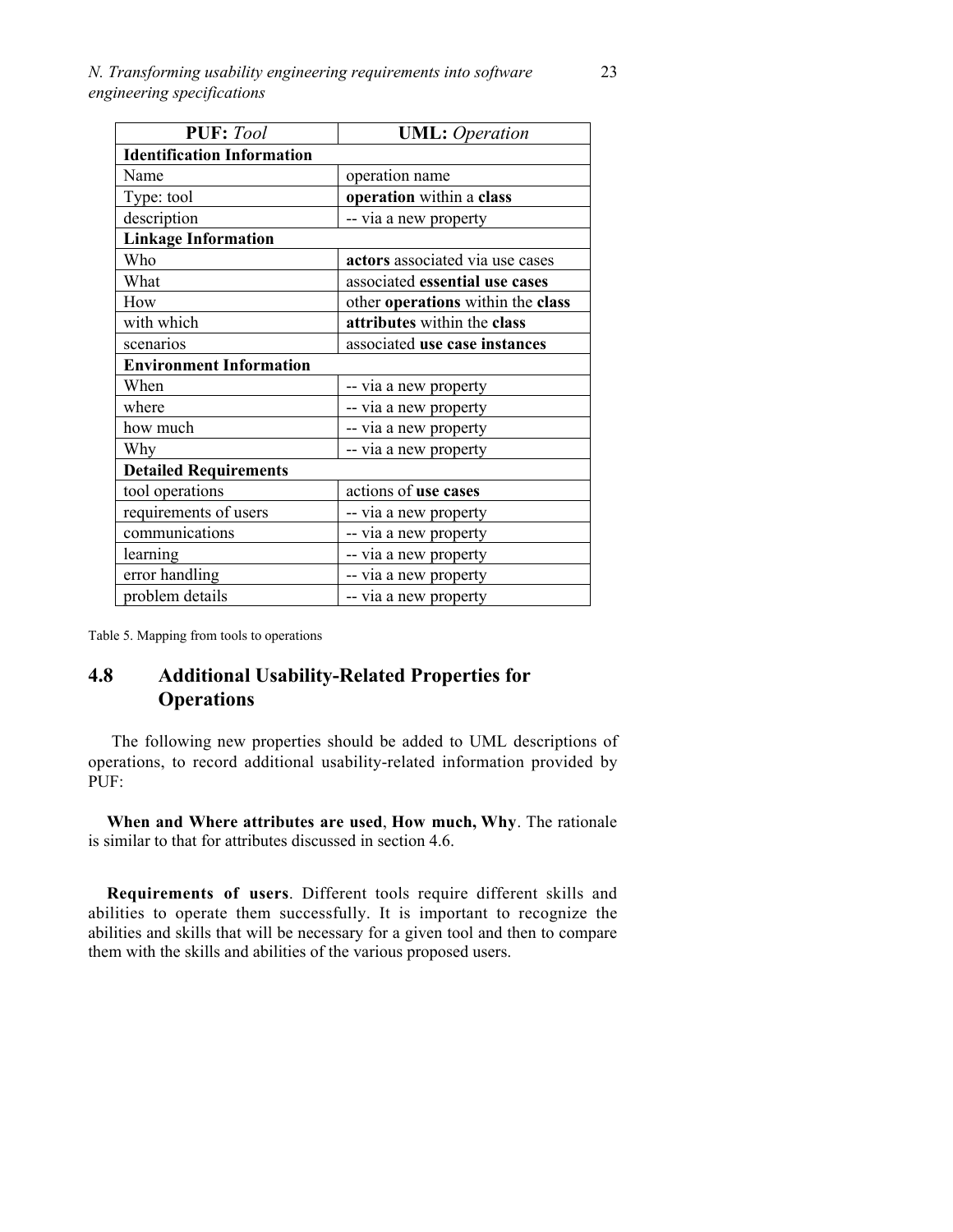Communications. Tools are created to communicate with users and other tools. Developers should consider the potential impact of different media and methods that might be used to communicate with users and with other linked tools. This involves recognizing the effectiveness of various current media and methods.

Learning. Developers should consider the learning needs and capabilities of the intended users. It is possible that additional tools must be built to help users learn tools being developed that serve application-related use cases.

Error handling. Tools should acknowledge what errors might occur from the user-side and tool-side. Developers should recognize these situations and determine how to help users avoid or handle them.

Problem details. This field/property is used to document known problems with this tool and tools that it is designed to replace.

### 5. IMPLEMENTING THESE ADDITIONS IN UML

As noted in Section 4, a number of the concepts in PUF are directly supported in UML. For example, PUF users are mapped directly to UML actors, PUF tasks are mapped to UML use cases, PUF contents are mapped to UML attributes and PUF tools are mapped to UML operations. As well, linkage information between users, tasks, content and tools are captured in UML with associations. The additional usability-related properties discussed in Section 4 that are not directly supported in UML include descriptions, environment information and detailed requirements. However, UML was designed to be extensible using annotations, stereotypes, constraints and tagged values. In this section we describe how UML can be used to express these additional PUF usability-related properties. We describe one approach; alternative approaches are possible given the flexibility of UML.

In our approach, each usability property that does not map directly to a UML concept is associated with a stereotype (cf. Table 6). These additional stereotypes will be associated with actors, use cases, attributes, and operations either using notes or classes.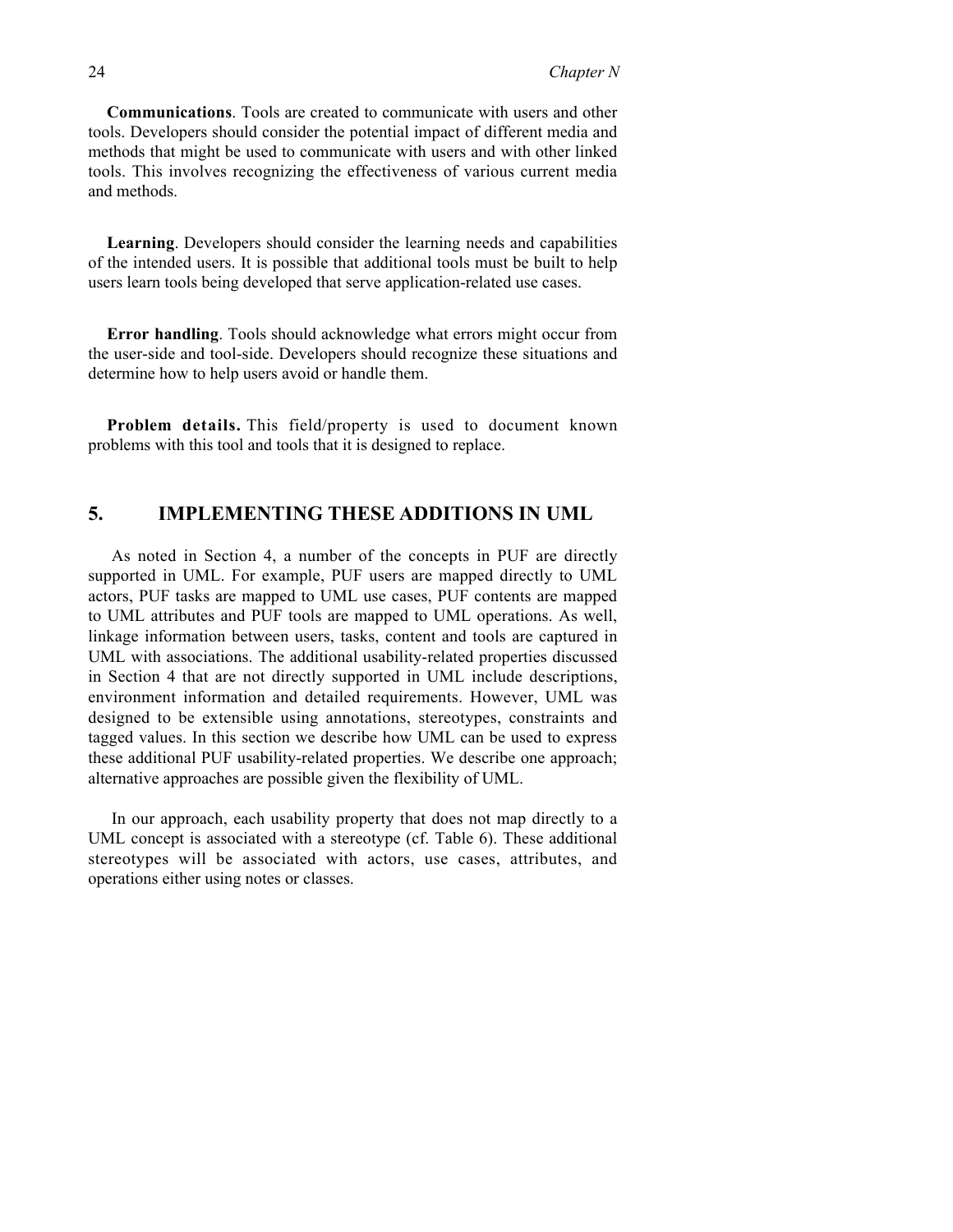*N. Transforming usability engineering requirements into software engineering specifications*

| <b>Stereotype</b>        | <b>Use</b>                | <b>Actors</b> | <b>Attributes</b>         | <b>Operations</b> |
|--------------------------|---------------------------|---------------|---------------------------|-------------------|
|                          | <b>Cases</b>              |               |                           |                   |
| «description»            | X                         | X             | X                         | X                 |
| «environment             | X                         | X             | X                         | X                 |
| information»             |                           |               |                           |                   |
| «when»                   | X                         | X             | X                         | X                 |
| «where»                  | X                         | $\mathbf X$   | $\boldsymbol{\mathrm{X}}$ | X                 |
| «how much»               | X                         | X             | X                         | X                 |
| «why»                    | $\boldsymbol{\mathrm{X}}$ | X             | $\boldsymbol{\mathrm{X}}$ | $\mathbf X$       |
| «detailed requirements»  | X                         | $\mathbf X$   | $\mathbf X$               | $\mathbf X$       |
| «task operations»        | $\boldsymbol{\mathrm{X}}$ |               |                           |                   |
| «requirements of users»  | X                         |               |                           | X                 |
| «communications»         | X                         |               |                           | X                 |
| «learning»               | X                         |               |                           | X                 |
| «error handling»         | $\boldsymbol{\mathrm{X}}$ |               |                           | X                 |
| «problem details»        | $\boldsymbol{\mathrm{X}}$ |               |                           | X                 |
| «physical                |                           | X             |                           |                   |
| characteristics»         |                           |               |                           |                   |
| «mental characteristics» |                           | X             |                           |                   |
| «social characteristics» |                           | X             |                           |                   |
| «group characteristics»  |                           | $\mathbf X$   |                           |                   |

Table 6. Stereotypes used to identify PUF usability properties in UML

| <b>Established</b>        | <b>Ordering Selected</b>  |  |  |
|---------------------------|---------------------------|--|--|
| 오<br>大<br><b>Customer</b> | <b>Items</b>              |  |  |
| «description»             | «description»             |  |  |
|                           |                           |  |  |
| «environment information» | «environment information» |  |  |
| «when»                    | «when»                    |  |  |
| «where»                   | «where»                   |  |  |
| «how much»                | «how much»                |  |  |
| «why»                     | «why»                     |  |  |
| «detailed requirements»   | «detailed requirements»   |  |  |
|                           |                           |  |  |

 $(a)$  (b)

Figure 3. UML notation for associating PUF properties to user and task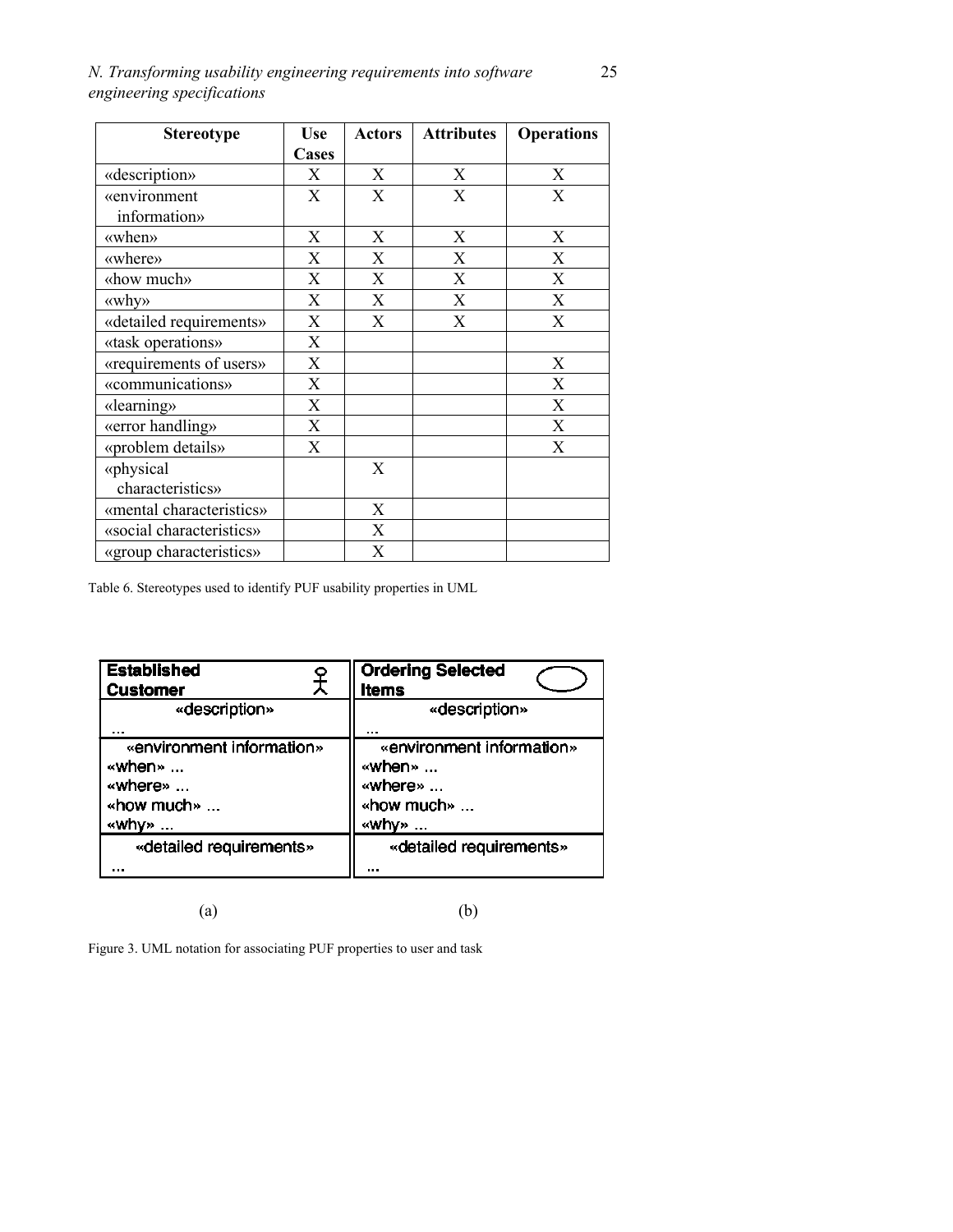Classes with compartments for 'description', 'environment information' and 'detailed requirements' are used to associate usability property stereotypes with users and tasks. To distinguish a class as being an actor or a user case, an actor icon or a use case oval icon is positioned in the top right corner of the class rectangle. Figure 3 is an example of an actor (a) and a use case (b) using this notation.

Stereotyped notes are used to annotate attributes and operations with usability information. The note is attached to the attribute or operation with a dependency relationship. The note will be stereotyped depending on the information that has been provided and may be structured with multiple stereotypes to reduce clutter. To further reduce clutter in the diagram, the note may be used to link to a document with the detailed information. Figure 4 shows examples of using stereotyped notes to express the PUF usability properties for attributes and operations.



Figure 4. UML notation for associating PUF properties to attributes and operations

### 6. EXAMPLE TRANSFORMATIONS

This section provides examples of transformations of two PUF records from an e-Commerce application: a user record describing established customers and a task record describing placing an order for items already in a virtual shopping cart.

### 6.1 User Example

Consider the following PUF user record: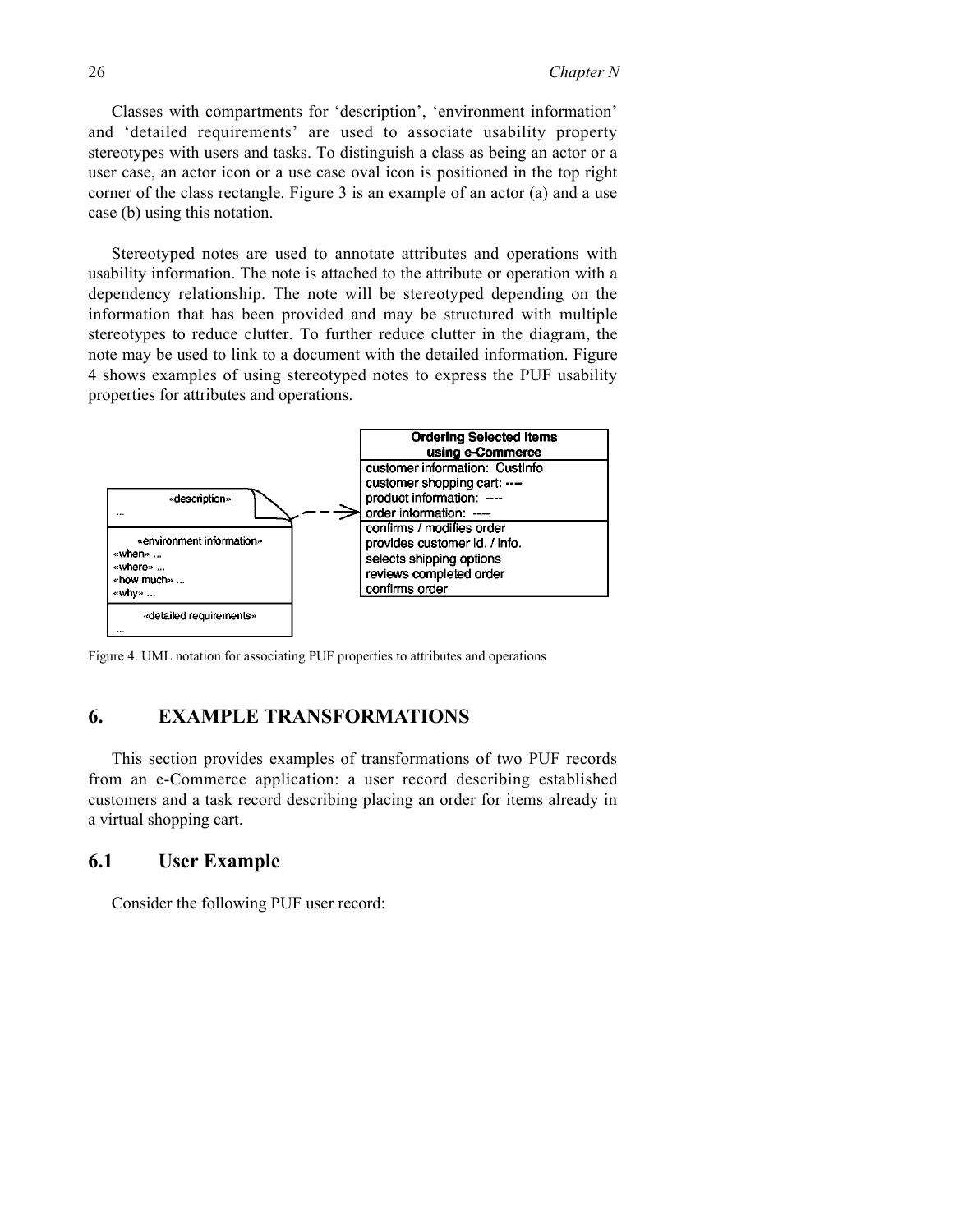#### *Identification Information*

*Name:* established customer

*Type:* user

*Description:* a customer who has an existing account and who has made previous purchases from this e-Commerce site.

#### *Linkage Information*

*Who:* a specialization of a customer

*What:* identifying items to order; selecting and deselecting items; ordering selected items; enquiring about the status of orders; returning items.

*How:* the user may choose to perform tasks via telephone, via e-Commerce, in person at a physical location, or using some combination of these three tools.

*With which content:* customer information, customer shopping cart contents, product information, order information.

*Scenarios:* created from all combinations of tasks (from *What*) and tools (from *How*) performed by established customers.

#### *Environment Information*

*When:* whenever the user needs one or more products.

*Where:* at home; in an office; in an internet café; in a store.

*How much:* between 1 and 6 times a month.

*Why:* either to meet personal needs or the needs of some organization.

#### *Detailed Requirements*

*Physical characteristics*: requires the ability to use the methods specified in the scenarios; may include disabilities that will require use of assistive technologies.

*Mental characteristics:* ability to make purchase decisions; may want help to understand processing options and product features.

*Social characteristics:* understands English language.

*Group characteristics:* may act as an individual or as a member of an organization; greater accountability will be expected of purchases made for an organization

Figure 5 shows how the user 'established customer' fits into the inheritance structure of users involved in the e-Commerce application. As well, the stereotypes outlined in Section 5 are used to specify the usability properties. Common properties need only be specified once for the common ancestor.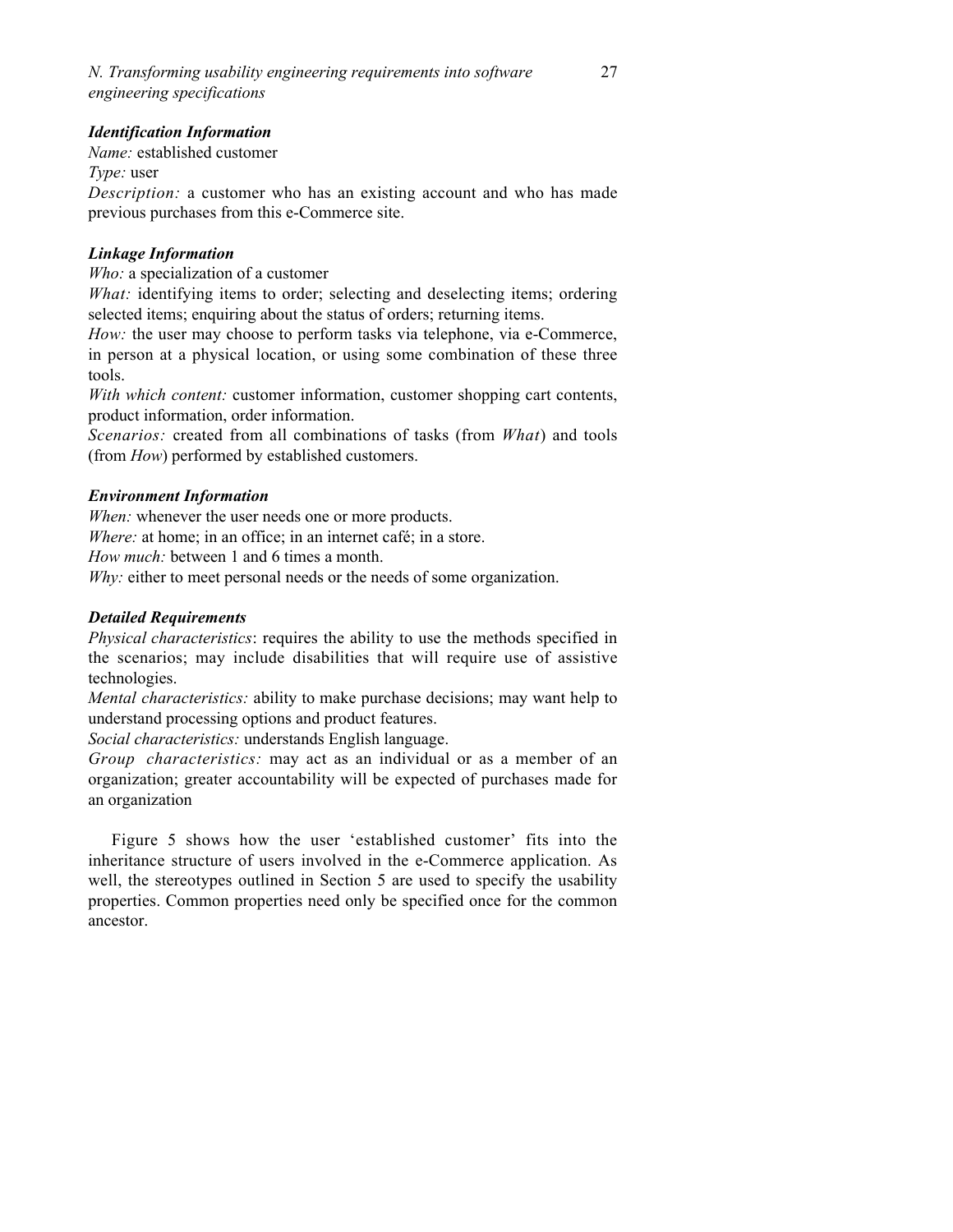28 *Chapter N*



Figure 5. Users in the e-Commerce application

### 6.2 Task Example

Consider the following PUF task record:

#### *Identification Information*

*Name:* ordering selected items using e-Commerce

*Type:* task

*Description:* placing an order for items already selected and currently in the customer's virtual shopping cart.

### *Linkage Information*

*Who:* customers; sales clerks

*What:* associated with selecting and deselecting items; enquiring about the status of orders.

*How:* part of an e-Commerce application.

*With which content:* customer information, customer shopping cart contents, product information, order information.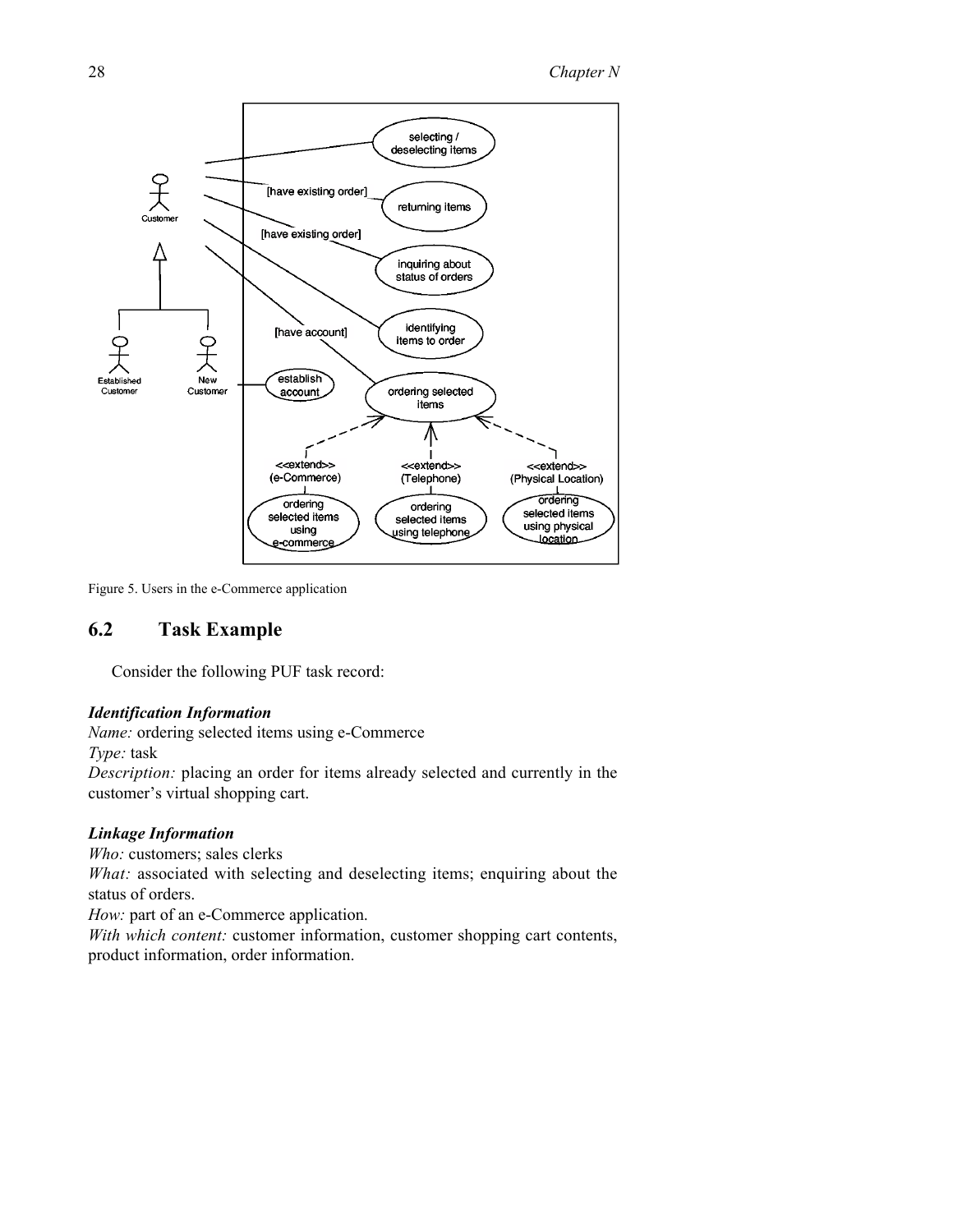*Scenarios:* new customer ordering selected items; established customer ordering selected items; sales clerk ordering selected items.

#### *Environment Information*

*When:* after selecting items for shopping cart.

*Where:* via the internet from at home; in an office; in an internet café; in a store.

*How much:* 2 minutes per order times 1000 customer orders per day.

*Why:* to allow ordering from a wide range of locations is expected to increase sales by 2000 items per day.

#### *Detailed Requirements*

*Task operations:* user confirms/modifies order; user provides customer identification / information; user selects shipping options; user reviews completed order; user confirms order.

*Requirements of users:* must have credit card; must use supported Web browser; must understand English language.

*Communications:* this task involves formal interactive communications between a single user and the e-Commerce system

*Learning:* the system must be self-descriptive and not require any training; the user may wish to access descriptive help while performing this task.

*Error handling:* the system should validate data at each step before proceeding and should help the user identify and make any required changes; the system should allow the user to edit all user input fields prior to confirming the order; items in an established customer's virtual shopping cart should remain until the customer deselects or orders them or until they have remained there for over one month.

*Problem details:* the system must be at least as usable as Amazon.com.

Figure 6 shows the task 'ordering selected items using e-Commerce' as a use case in the context of other use cases in the e-Commerce application. As well, its linkage with the actors is shown. Since 'customer' is able to 'order selected items' it is possible, given the generalization relationships, for an 'established customer' to 'order selected items using e-Commerce'.

The task may be implemented as a class as design proceeds. The class will contain attributes and operations corresponding to the content and tools of the task (cf. Figure 6). Note that when a task corresponds one-to-one to a class it is possible to use additional compartments in the class to repeat the task's PUF usability properties.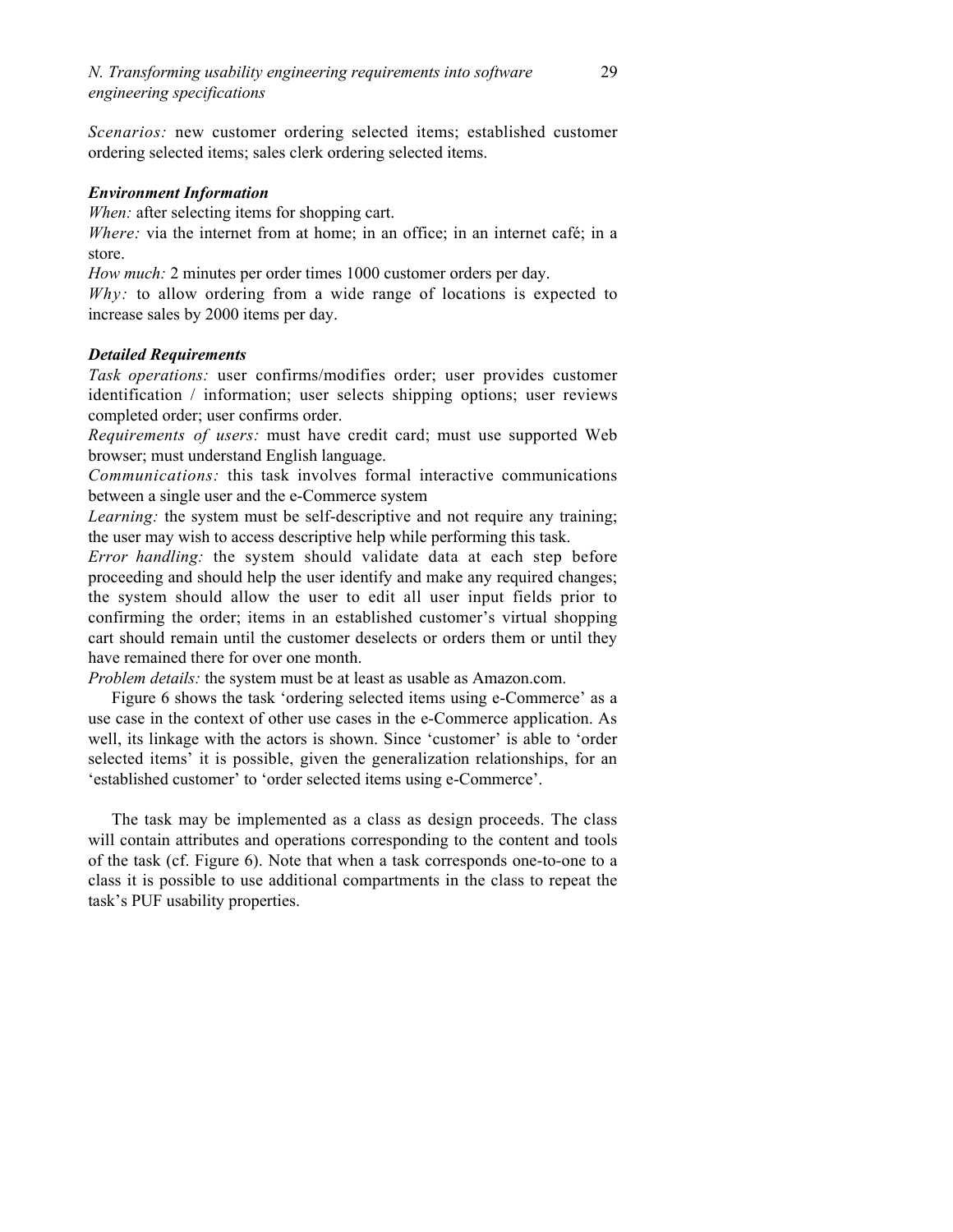30 *Chapter N*



Figure 6. Use cases in the e-Commerce application

### 7. CONCLUSION

Putting Usability First (PUF) methodology is a user centered approach to systems development. In this chapter we describe a mapping of PUF descriptions to a common software modeling language: the Unified Modeling Language (UML). It is hoped that expressing the PUF methodology in UML can ensure the application is developed in a context rich information environment that minimizes the occurrence of usability problems.

We describe how many of the concepts in PUF are directly expressed in UML. We also describe how PUF usability properties can be specified using UML annotations and stereotypes. Mapping PUF to UML makes it possible to trace the usability requirements to the design specified in UML and helps bridge the gap between usability engineering and software engineering. As the design is refined during the software engineering process the usability properties can also be maintained and refined.

The transformations of usability requirements to software engineering specifications described here allow usability engineers and software engineers to integrate their efforts while performing their own processes. This correspondence between usability and software design will hopefully result in more usable software products and improve the traceability of usability requirements.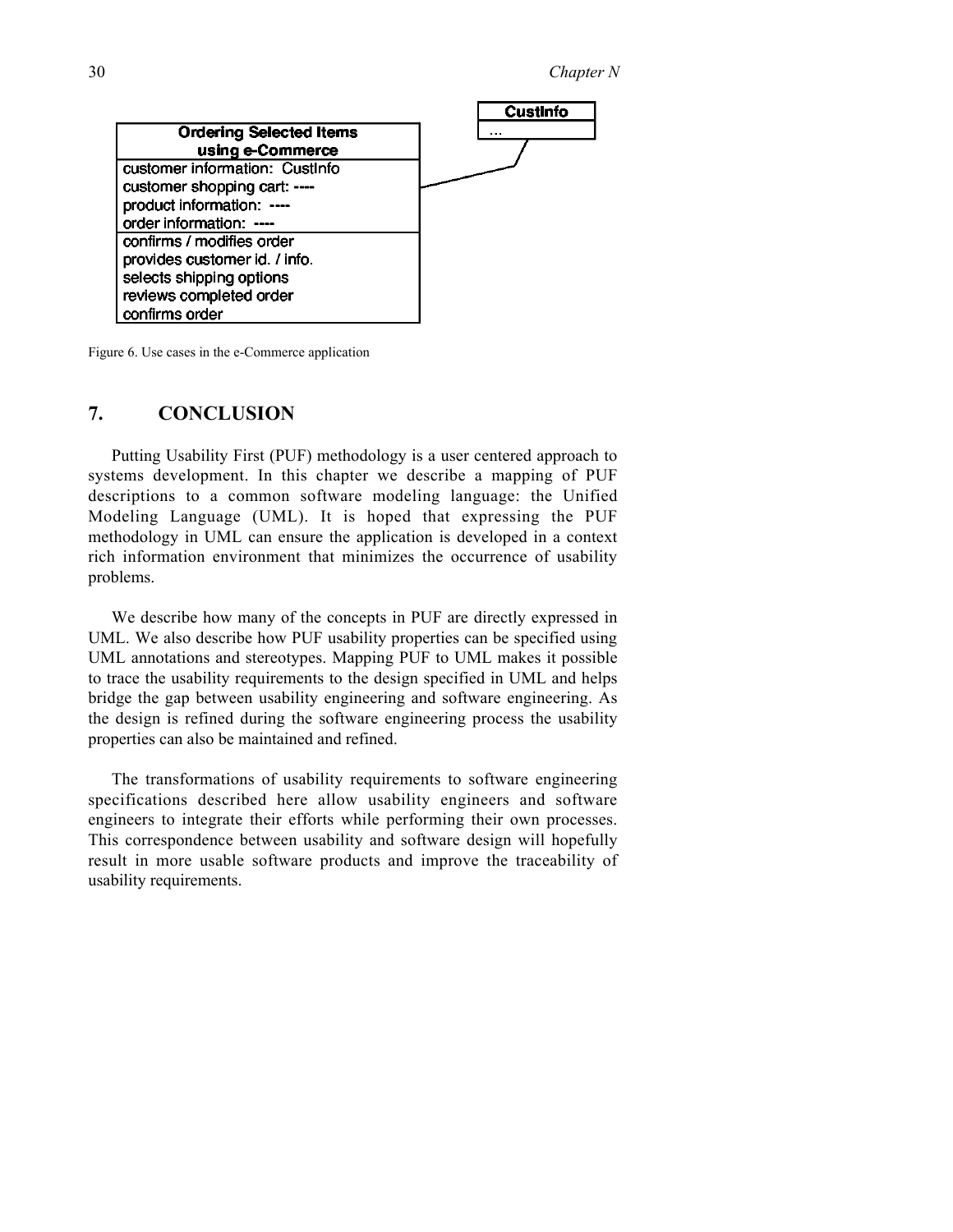### **REFERENCES**

- 1. Booch, G., Rumbaugh, J. and Jacobson, I. The Unified Modeling Language User Guide. Reading MA: Addison-Wesley, 1999.
- 2. Carter, J. Developing e-Commerce Systems. Upper Saddle River, NJ: Prentice-Hall, 2002.
- 3. Carter, J. Putting usability first in the design of Web sites, *Proceedings of WebNet'97*, (Toronto, Nov. 1997), 142-148.
- 4. Carter, J. "Combining Task Analysis with Software Engineering in a Methodology for Designing Interactive Systems," Taking Software Design Seriously: Practical Techniques for Human-Computer Interaction Design*,* J. Karat (Ed.). Boston: Academic Press Inc., 1991, 209-234.
- 5. Carter, J. Juggling Concern for Completeness and Consistency with Concerns for Flexibility and Adaptability Using MOST, *Proceedings of the 34th Annual Meeting of the Human Factors Society*, (Oct. 1990), 341-345.
- 6. Carter, J. A framework for the development of multimedia systems for use in engineering education, to appear in *Computers & Education*.
- 7. Cockburn, A. Writing Effective Use Cases. Boston, MA: Addison-Wesley, 2001.
- 8. Cockburn, A. Basic Use Case Template, TR 96.03a, Humans and Technology, version 2, October 26, 1998. http://alistair.cockburn.us/usecases/uctempla.htm
- 9. Constantine, L. and Lockwood, L. Software for Use: A Practical Guide to the Models and Methods of Usage Centered Design. Reading, MA: Addison-Wesley, 1999.
- 10. Constantine, L. Essential Modeling Use Cases for User Interfaces Interaction, Constantine & Lockwood Ltd, 1995.
- 11. Evans, G., Why Are Use Cases So Painful? http://www.evanetics.com/articles/Modeling/UCPainful.htm
- 12. Hefley, W., Buie, E., Lynch, G., Muller, M., Hoecker, D., Carter, J. and Roth, J. Integrating Human Factors With Software Engineering. *Proceedings of the 1994 Annual Meeting of the Human Factors and Ergonomics Society*, 1994, 315-319.
- 13. International Organization for Standard, ISO Standard 14915-3 Software ergonomics for multimedia user interfaces – Media selection and combination, International Standard, 2003.
- 14. International Organization for Standardization, ISO Technical Specification 16982 Ergonomics of human-system interaction – Usability methods supporting human centered design, 2002.
- 15. International Organization for Standardization, ISO Technical Report 18529 Humancentred life cycle process descriptions, 2000.
- 16. International Organization for Standardization, ISO International Standard 13407 Human-centred Design Processes for Interactive Systems, 1999.
- 17. International Organization for Standardization, ISO International Standard 9241-11 Guidance on Usability, 1998.
- 18. International Organization for Standardization, ISO/IEC Technical Report 15504-2 Information technology – Software process assessment, 1998.
- 19. Jacobson, I., Christerson, M., Jonsson, P. and Overgaard, G. Object-Oriented Software Engineering: A Use case Driven Approach. Addison-Wesley, 1992.
- 20. Lamsweerde, A van. Goal-Oriented Requirements Engineering: From System Objectives to UML Models to Precise Software Specifications. *Proceedings of the 25th International Conference on Software Engineering* (ICSE.03), 2003, 744-745.